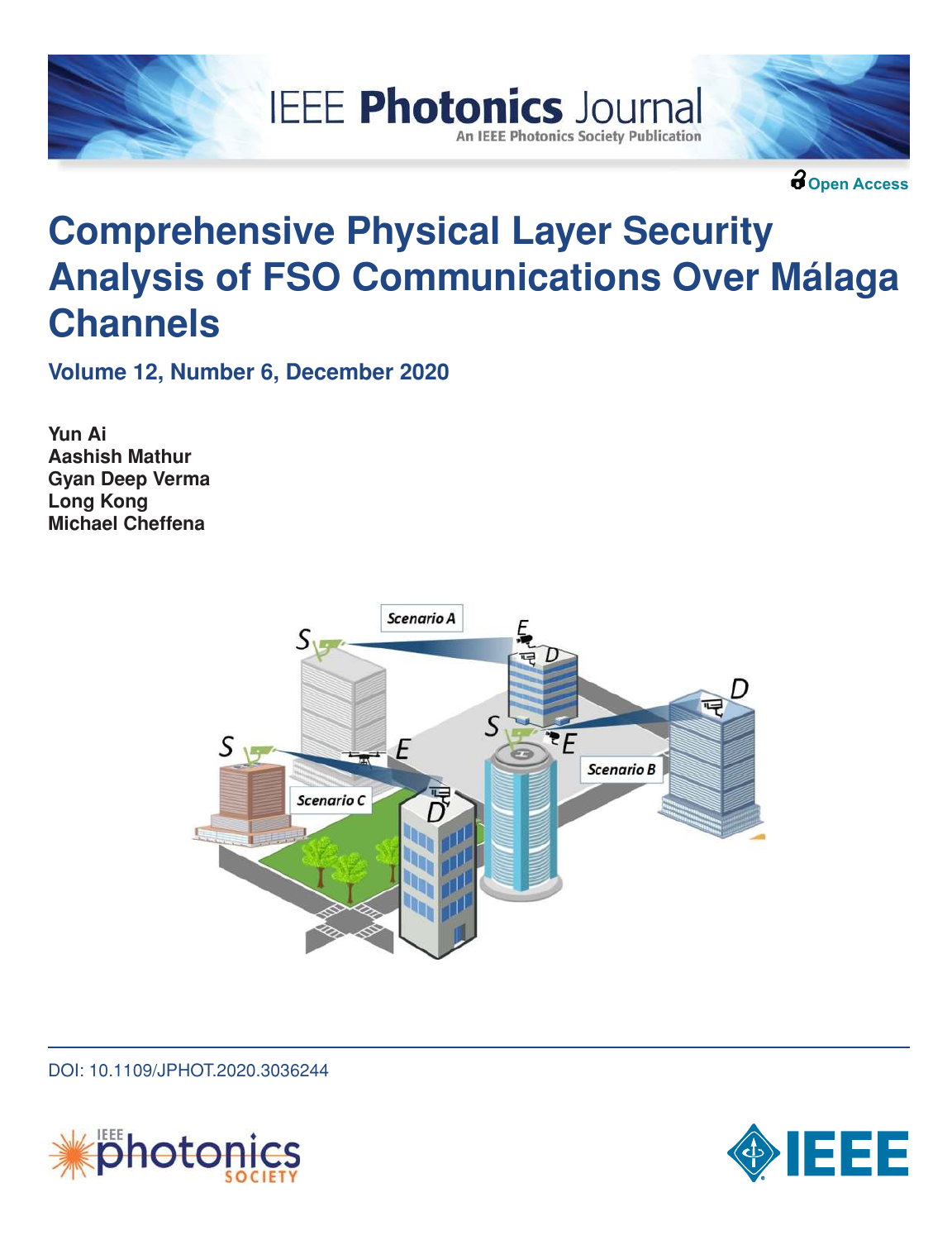# **Comprehensive Physical Layer Security Analysis of FSO Communications Over Málaga Channels**

**Yun Ai ,** <sup>1</sup> **Aashish Mathur ,** <sup>2</sup> **Gyan Deep Verma,**<sup>2</sup> **Long Kong ,** 3 **and Michael Cheffena**<sup>D<sub>1</sub></sup>

<sup>1</sup>Faculty of Engineering, Norwegian University of Science and Technology, 2815 Gjøvik, Norway <sup>2</sup>Department of Electrical Engineering, Indian Institute of Technology Jodhpur, Jodhpur 342037, India <sup>3</sup>Interdisciplinary Centre for Security, Reliability and Trust, University of Luxembourg, L-1855 Luxembourg, Luxembourg

*DOI:10.1109/JPHOT.2020.3036244* This work is licensed under a Creative Commons Attribution 4.0 License. For more information, see *https://creativecommons.org/licenses/by/4.0/*

Manuscript received August 12, 2020; revised October 18, 2020; accepted November 3, 2020. Date of publication November 6, 2020; date of current version December 4, 2020. Corresponding author: Yun Ai (e-mail: yun.ai@ntnu.no).

**Abstract:** In this article, we study the physical layer security of free-space optical (FSO) communications under different eavesdropping scenarios. More specifically, the secrecy performance of FSO communication employing intensity modulation/direct detection detection is analyzed for the well-established Málaga channels. Three different realistic scenarios of eavesdropping are considered by assuming different placement locations for the eavesdropper in the paper. Novel expressions for the average secrecy capacity (ASC) and secrecy outage probability (SOP) are derived for the considered scenarios, and useful insights are also provided through asymptotic analysis. The results show: (1) When the eavesdropper is placed near the transmitter, atmospheric condition imposes a less significant impact on secrecy performance; (2) Certain level of correlation can potentially enhance the secrecy performance for FSO communications; (3) The correlation imposes opposite impacts on the ASC and SOP of FSO communications; and the secrecy performance metrics exhibit a non-monotonic impact with the increase of correlation; (5) When the correlation of the FSO links is too small or too large (i.e., the correlation parameter around 0 or 1), the correlation plays a more significant impact on secrecy performance; and (6) The asymptotic slope of the SOP is 0.5 for all eavesdropping scenarios under practical FSO channels.

**Index Terms:** Average secrecy capacity, free-space optical (FSO) communications, Málaga  $(M)$ -distribution, physical layer security, secrecy outage probability.

# **1. Introduction**

Physical layer security (PLS) has recently been considered as a complementary technique to the conventional encryption schemes to improve the communication secrecy [1]–[3]. It is demonstrated that communication nodes can exploit the variations in the communication channels to increase the communication security against eavesdropping [3]. This observation has attracted an increasing amount of interest in the research community to investigate the physical layer secrecy performance of communication systems under different setups [4]–[10].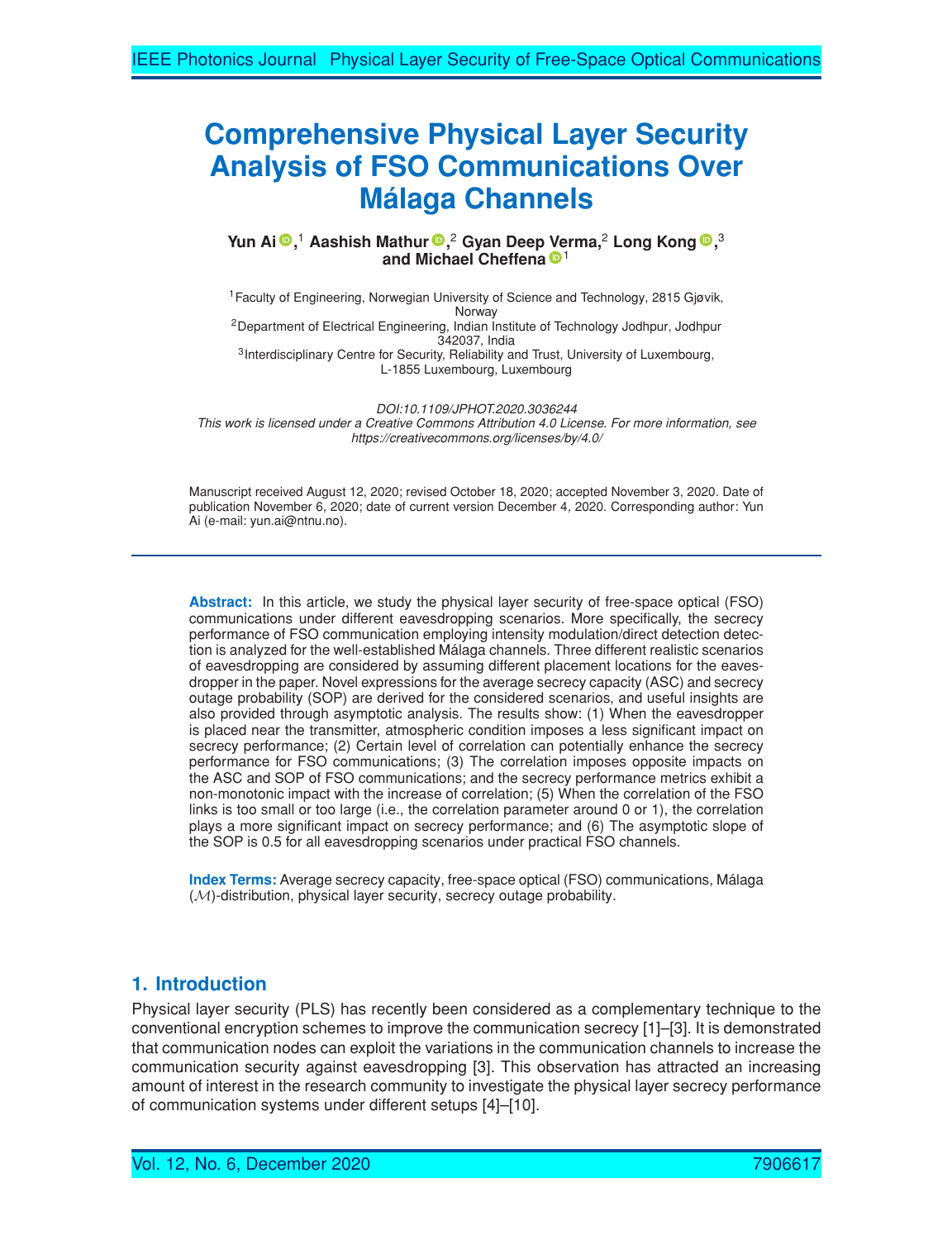The secrecy outage probability (SOP) and the Probability of the Non-zero Secrecy Capacity (PNZSC) performances were studied for the correlated composite Nakagami-m/Gamma fading channels in [4], where the small-scale Nakagami fading is assumed to be independent and shadowing is correlated. The impact of spatial correlation on the average secrecy capacity (ASC) was investigated in [5] by assuming that the transmitter has full knowledge on the channel state information (CSI) of both the legitimate receiver and eavesdropper. The effect of correlation on the PLS performance over the widely used  $\alpha$ - $\mu$  fading channels was investigated in [6]. In [7], the ASC performance over double-Rayleigh fading channel under the vehicular communication scenario was studied. To facilitate the PLS analysis of mmWave propagation channels in the incoming 5 G, the secrecy performance over the newly proposed  $\alpha$ - $\eta$ - $\kappa$ - $\mu$  fading channel was studied in [8]. The ASC and SOP performance over correlated log-normal fading channels were investigated in [9].

Compared to the radio-frequency (RF) transmission, free-space optical (FSO) communications is considered to be inherently more secure [11]–[15]. Owing to the good directivity of optical beams, it becomes a much harder, yet not impossible task for the eavesdropper to intercept the FSO signals (considering a very narrow beam with the small divergence angle 0.001 radian, the divergence region of the laser beam will be 1 m for the 1 km distance between the two legitimate peers). However despite the nonignorable possibility of being eavesdropped for FSO communications, the research investigating the PLS of optical communications is quite limited for both visible light [16] and FSO communications [11]–[14]. In [11], the PNZSC performance was studied for the FSO communications by ignoring the large-scale induced turbulence and assuming Gamma random variables (RVs) for the small-scale fluctuation. The secrecy performance of a line-of-sight (LoS) FSO link using orbital angular momentum (OAM) multiplexing was investigated in [12]. The performance of secure FSO communication was studied in [13] by assuming both the main and wiretap links following independent Málaga distributions. In [14], the secrecy throughput of the coherent FSO communication in the presence of a multi-input multi-output (MIMO) multi-apertures eavesdropper was studied for the Gamma-Gamma fading channel conditions.

Motivated by the latest advances in the PLS analysis on FSO communication and aiming at investigating the PLS performance of FSO communications under more realistic conditions, we study in this paper the secrecy performance of FSO communications under the Wyner's wiretap model over Málaga fading channels under different realistic scenarios. The choice of Málaga distribution as the investigated statistical model is justified by its applicability to all atmospheric turbulence regimes and its generality, which encompasses some of the most widely used distributions such as log-normal, exponential, and Gamma-Gamma, etc. [17]. The main contributions of this article are as follows:

- We comprehensively analyze the secrecy performance of FSO communication under different realistic scenarios based on the positions of the eavesdropper (i.e., the eavesdropper is close to the receiver, the eavesdropper is close to the transmitter, and the eavesdropper is close to neither the transmitter nor the receiver).
- - Novel expressions are obtained for the average secrecy capacity and secrecy outage probability for different eavesdropping scenarios.
- The impact of correlation on the secrecy performance metrics such as ASC and SOP for FSO communication is evaluated.

The remaining parts of the paper are structured as follows. The three different scenarios (i.e., *Scenarios A, B,* and *C* in the paper) for the eavesdropping of FSO communications as well as the FSO channel model are elaborated in Section II. The secrecy performance for the three different scenarios of eavesdropping are conducted in Sections III and IV, respectively. The analytical results verified with simulations are presented and discussed in Section V. Section VI briefly summarizes this work.

*Notations:*  $[x]^+$  = max(x, 0), E{ } denotes the expectation operator,  $\Gamma(\cdot)$  represents the Gamma function [18, Eq. (8.310)],  $u(\cdot)$  is the unit step function [18, p. xliv].  $G^{m,n}_{p,q}(\cdot)$  is the Meijer G-function [18, Eq. (9.343)],  $H_{p,q;u,v;e,f}^{m,n;s,t;i,j}(\cdot)$  denotes the extended generalized bivariate Fox H-function (EGBFHF) [19,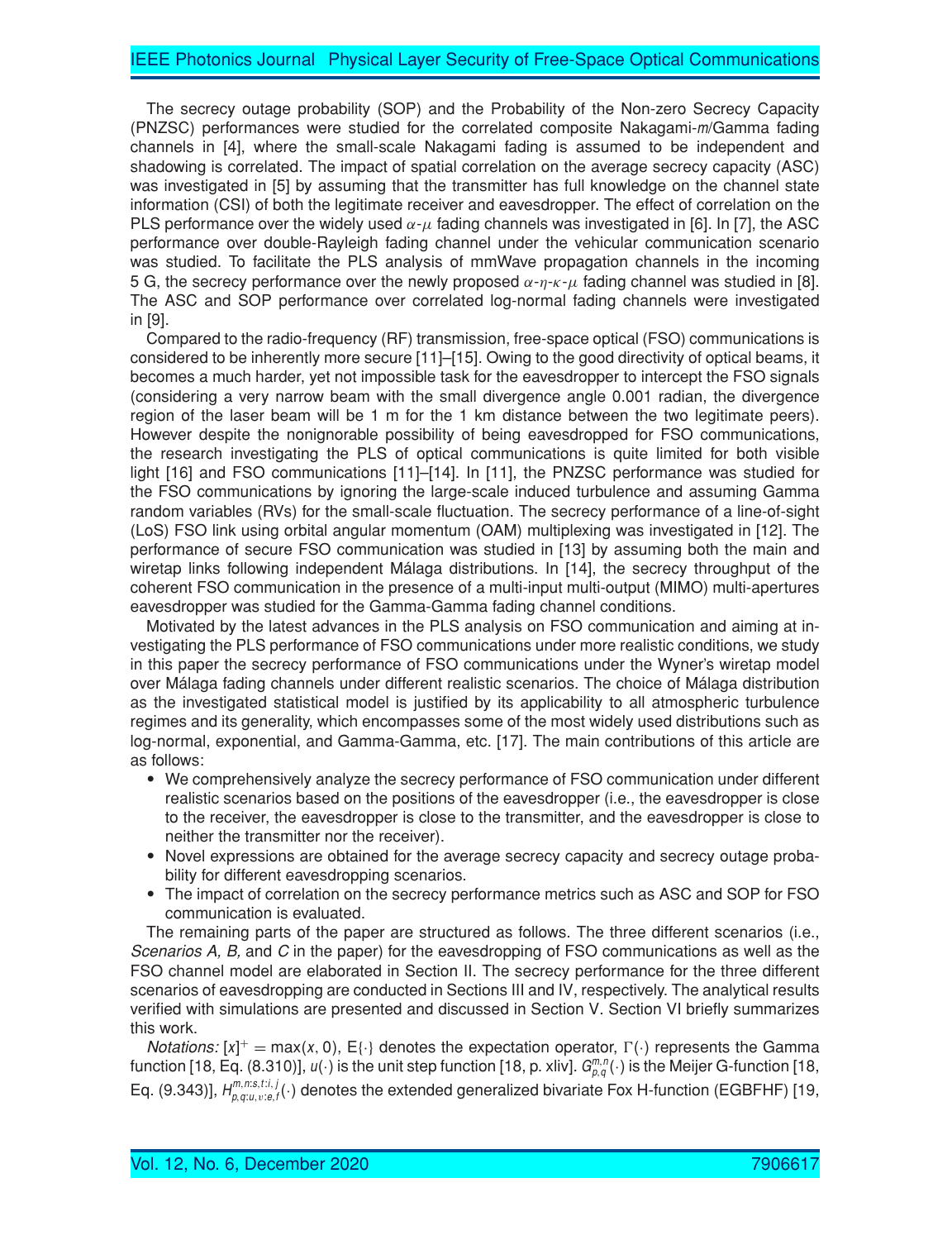

Fig. 1. Investigated PLS scenarios for FSO communications. *Scenario A:* Eavesdropper close to the legitimate receiver; *Scenario B:* Eavesdropper close to the legitimate transmitter; and *Scenario C:* Eavesdropper not close to the legitimate transmitter nor the receiver.

Eq. (2.56)], which can be readily evaluated with Mathematica [20, Table I],  $U(\cdot, \cdot, \cdot)$  is the Kummer hypergeometric function [18, Eq. (9.210)].

# **2. FSO Channel and System Models**

In this article, we consider an intensity modulation/direct detection (IM/DD) based FSO system. The fading behaviors of the FSO links are characterized by the generalized Málaga model, which takes into account three components: the LoS component, the component that is coupled to the LoS component and quasi-forward scattered by the eddies on the propagation axis, and the component resulting from the energy that is scattered by off-axis eddies [21].

The investigated security scenarios for the FSO communication are illustrated in Fig. 1. The legitimate source *S* sends confidential information to the legitimate destination node *D* over the main channel. The eavesdropper *E* attempts to intercept the information by decoding its received signal from the eavesdropper channel. For FSO communications, the PLS analysis can be classified into the following three scenarios depending on the position of the eavesdropper:

- 1) *Scenario A. Eavesdropper close to the legitimate receiver:* This is arguably the most probable case for eavesdropping in FSO communications since the legitimate receiver serves as a reference for the eavesdropper to align its direction. In this scenario, the main and wiretap fading channels will be correlated due to their spatial proximity or similarity of the scatterers surrounding them.
- 2) *Scenario B. Eavesdropper close to the legitimate transmitter:* In this case, in order to intercept the beam without partially blocking the LoS between the legitimate peers, a sufficiently sophisticated device is required. Also, it is also reasonable to assume that the SNR received by the eavesdropper is a constant since the turbulence and attenuation can be ignored due to its short distance to the transmitter.
- 3) Scenario C. Eavesdropper not close to the legitimate transmitter and receiver: When the eavesdropper is neither close to the transmitter nor the receiver, it is practically very difficult, though still possible (e.g., with the help of drone), to correctly align its position such that it can receive the irradiance from the laser beam towards the legitimate receiver.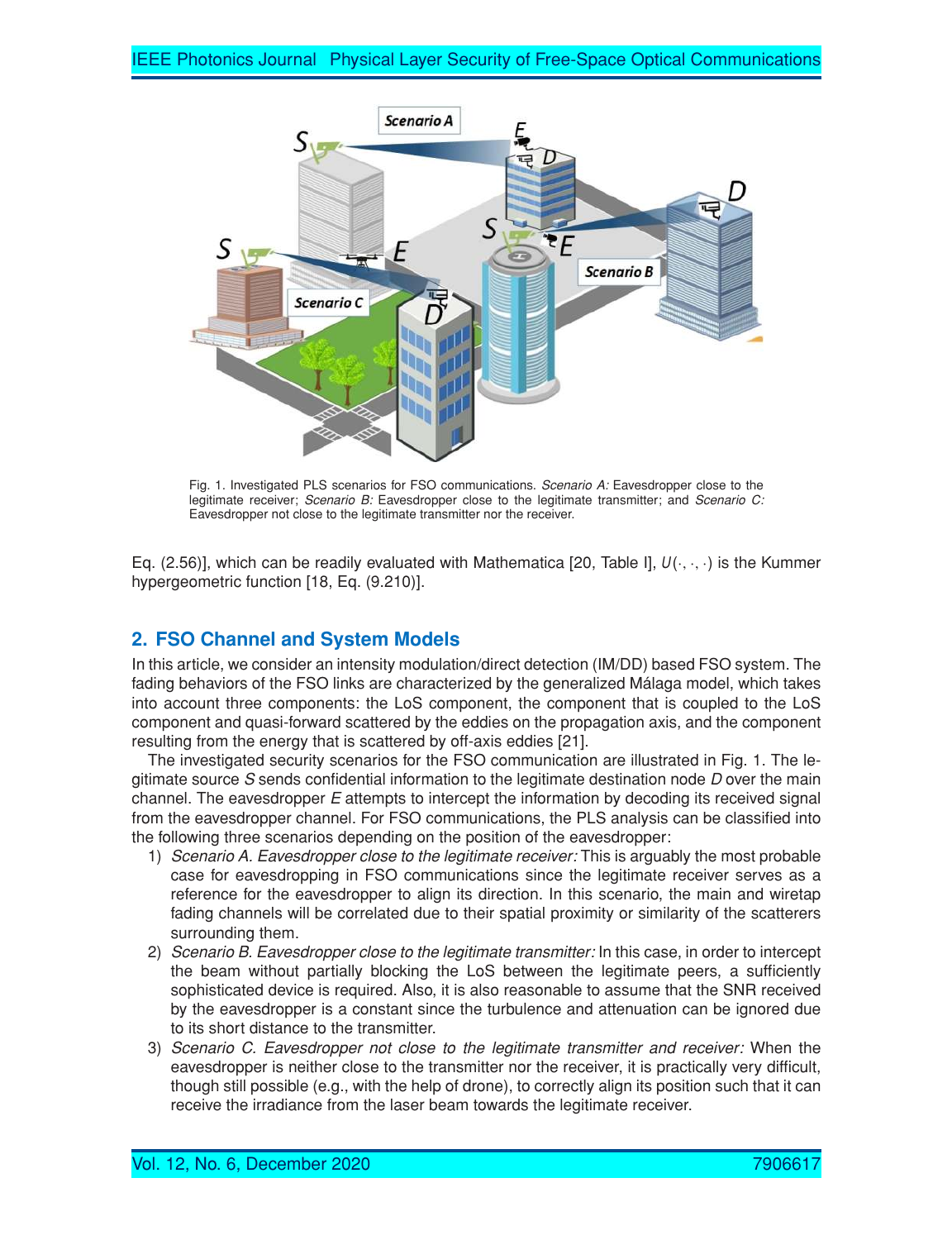In the following sections, we will analyze the secrecy performance of FSO communications under the above three scenarios, respectively.

The regenerated electrical signals at the FSO receiver nodes *D* and *E*, respectively, can be expressed as

$$
y_D = \eta I_D s + w = \eta Y_D X_D s + w,\tag{1}
$$

$$
y_E = \eta I_E s + w = \eta Y_E X_E s + w,\tag{2}
$$

where s is the transmitted symbol with unit energy, the random variables (RVs)  $I_D$  and  $I_E$  represent the received signal irradiance that is affected by the atmospheric turbulence at the corresponding receiver aperture,  $w$  represents the additive white Gaussian noise (AWGN) with power spectral density  $\frac{N_0}{2}$ , which, without loss of generality, is assumed to be the same for both channel links. In (1) and (2),  $Y_x$  and  $X_x$ ,  $x \in \{D, E\}$ , represent the small-scale and large-scale fluctuations, respectively [22]. As in [4], we consider the realistic scenario that the turbulent flow of the large-scale eddies induce the correlation while the small-scale fluctuation is assumed to be independent between *D* and *E*. The instantaneous signal-to-noise ratio (SNR) between *S* and *x*,  $x \in \{D, E\}$ , can be written as  $\gamma_{s_x} = \frac{\eta^2 Y_s^2 X_s^2}{N_0}$ . In the following, let us denote the instantaneous SNRs for the *S-D* and *S-E* links  $\gamma_1$  and  $\gamma_2$ , respectively, for simplicity.

When the eavesdropper is located close to the legitimate receiver (i.e., *Scenario A*), the main and wiretap channel links are assumed to be arbitrarily correlated due to either close proximity of the nodes *D* and *E* or similarity of the scatterers surrounding them. The joint probability density function (PDF)  $f_{\gamma_1,\gamma_2}(\gamma_1,\gamma_2)$  of the SNRs  $\gamma_1$  and  $\gamma_2$  over the considered arbitrarily correlated Málaga fading channel can be obtained from [21, Eq. (7)], after some algebra, as follows:

$$
f_{\gamma_1,\gamma_2}(\gamma_1,\gamma_2) = \sum_{t=0}^{\infty} \mathcal{F}_t \frac{(-1)^{k-1}}{(k-1)!} \cdot \prod_{p=1}^{2} \left[ \frac{1}{2\sqrt{\gamma_p \mu_p}} \sum_{k=1}^{\beta} \cdot \binom{\beta-1}{k-1} \cdot \left( \frac{\beta \Omega (1-\rho^2)\sqrt{\gamma_p}}{(\xi \beta + \Omega_1)\sqrt{\mu_p}} \right)^{\frac{\alpha+l-k}{2}} \cdot \left( -\frac{\Omega_1 \sqrt{\gamma_p}}{(\xi \beta + \Omega_1) \xi \sqrt{\mu_p}} \right)^{k-1} \cdot G_{0,2}^{2,0} \left( \frac{\beta}{\Omega (1-\rho^2)(\xi \beta + \Omega_1)} \sqrt{\frac{\gamma_p}{\mu_p}} \Big|_{\frac{\alpha+l-k}{2}, \frac{\alpha+l-k}{2}}^{-\frac{\alpha+l-k}{2}} \right) \right], \quad (3)
$$

where

$$
\mathcal{F}_t = \xi^{2(\beta - 1)} \cdot \left(\frac{\beta}{\xi \beta + \Omega_1}\right)^{2\beta} \cdot \frac{(1 - \rho^2)^{-\alpha - 2t} \cdot \rho^{2t}}{\Gamma(\alpha)\Gamma(t)\Gamma(\alpha + t) \cdot \Omega^{2\alpha + 2}},\tag{4}
$$

and  $\rho \in [0, 1)$  represents the correlation factor between the Málaga fading channels,  $\mu_{p} = E\{\gamma_{p}\}\$ denotes the average SNR of the corresponding FSO link, the parameter  $\alpha$  describes the fading severity due to the atmospheric turbulence,  $\beta$  is a natural number related to the effective number of small-scale cells,  $\xi = 2b_0(1 - \delta)$  is the average power of the scattering component with  $2b_0$ being the average power of the total scatter components and  $\delta$  (0  $<\delta$  < 1) being the amount of scattered power coupled to LoS component,  $\Omega$  is the average power of the large-scale fluctuation,  $\Omega_1 = \Omega' + 2b_0\delta + 2\sqrt{2b_0\delta\Omega'}\cos(\phi_A - \phi_B)$ , where  $\Omega'$  is the average power of the LoS component,  $\phi_A$  and  $\phi_B$  are the deterministic phases of the LoS component and the scatterers coupled to the LoS component, respectively [21], [23], [24].

When the eavesdropper *E* is located close to the legitimate transmitter (i.e., *Scenario B*), the effect of the turbulence and attenuation on the eavesdropper's received SNR can be ignored [11]. Therefore, the electrical SNR γ<sup>2</sup> can be considered as a constant of large value under *Scenario <sup>B</sup>*. However, the link between the transmitter *S* and legitimate receiver *D* is still subject to the random fluctuations described by the Málaga model. Then, the PDF  $f_{\gamma_1}(\gamma)$  and the cumulative distribution function (CDF)  $F_{\!\scriptscriptstyle{\gamma_1}}(\gamma)$  of the SNR  $\gamma_1$  can be expressed as follows [25], [26]:

$$
f_{\gamma_1}(\gamma) = \mathcal{P} \cdot \sum_{k=1}^{\beta} \mathcal{Q}_k \cdot \left(\frac{1}{\mu_1}\right)^{\frac{\alpha+k}{4}} \cdot \gamma^{\frac{\alpha+k}{4}-1} \cdot \mathcal{G}_{0,2}^{2,0}\left(\frac{\alpha\beta}{(\xi\beta+\Omega_1)}\sqrt{\frac{\gamma}{\mu_1}}\bigg| \frac{-}{\frac{\alpha-k}{2},-\frac{\alpha-k}{2}}\right),\tag{5}
$$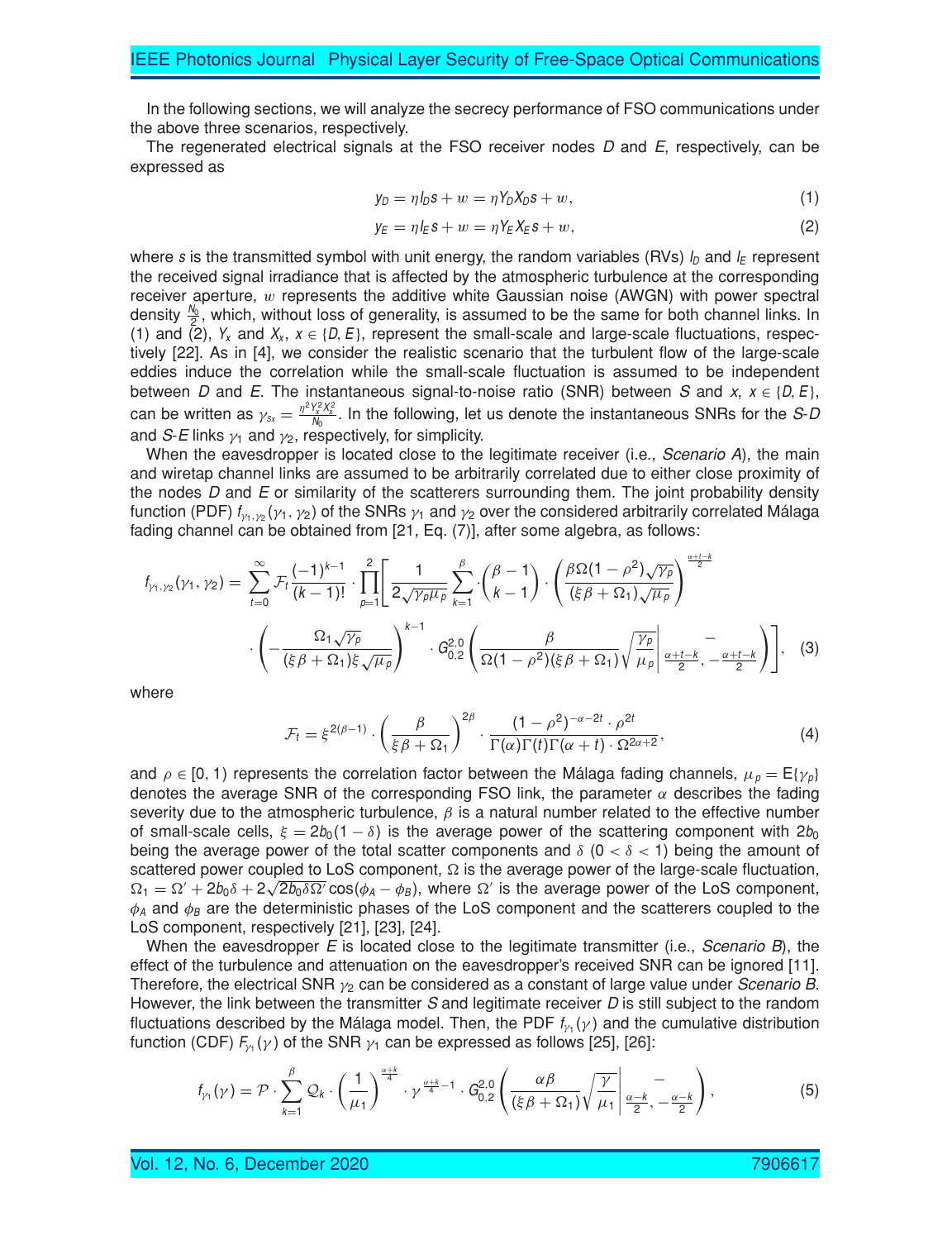IEEE Photonics Journal Physical Layer Security of Free-Space Optical Communications

$$
F_{\gamma_1}(\gamma) = 2\mathcal{P} \cdot \sum_{k=1}^{\beta} \mathcal{Q}_k \cdot \left(\frac{1}{\mu_1}\right)^{\frac{\alpha+k}{4}} \cdot \gamma^{\frac{\alpha+k}{4}} \cdot G_{1,3}^{2,1}\left(\frac{\alpha\beta}{(\xi\beta+\Omega_1)}\sqrt{\frac{\gamma}{\mu_1}}\middle|\frac{1-\frac{\alpha+k}{2}}{\frac{\alpha-k}{2},-\frac{\alpha-k}{2},-\frac{\alpha+k}{2}}\right),\tag{6}
$$

where

$$
\mathcal{P} = \frac{\alpha^{\frac{\alpha}{2}}}{2\xi^{\frac{\alpha}{2}+1} \cdot \Gamma(\alpha)} \cdot \left(\frac{\xi \beta}{\xi \beta + \Omega_1}\right)^{\frac{\alpha}{2}+\beta},\tag{7}
$$

$$
\mathcal{Q}_k = \binom{\beta - 1}{k - 1} \cdot \frac{(\xi \beta + \Omega_1)^{1 - \frac{k}{2}}}{\Gamma(k)} \cdot \left(\frac{\Omega_1}{\xi}\right)^{k - 1} \cdot \left(\frac{\alpha}{\beta}\right)^{\frac{k}{2}}.
$$
 (8)

# **3. Secrecy Analysis for Scenarios A and C**

#### **3.1 ASC Analysis for Scenarios A and C**

The instantaneous secrecy capacity of the considered wiretap model is defined as [27]

$$
C_{s}(\gamma_{1},\gamma_{2})=[\ln(1+\gamma_{1})-\ln(1+\gamma_{2}),0]^{+}, \qquad (9)
$$

where ln(1 +  $\gamma_1$ ) and ln(1 +  $\gamma_2$ ) are the instantaneous channel capacity of the main and wiretap channels, respectively.

Under the active eavesdropping scenario, the node *S* has full CSI of both the main and wiretap channels, based on which *S* can adapt the achievable secrecy rate accordingly [28]. In this case, the ergodic or average secrecy capacity is a useful secrecy performance metric. The ASC  $C_s$  of the investigated FSO system over arbitrarily correlated Málaga channels can be formulated as [9]

$$
\overline{C}_{s} = \mathbb{E}\left\{C_{s}(\gamma_{1}, \gamma_{2})\right\} = \int_{0}^{\infty} \int_{0}^{\infty} C_{s}(\gamma_{1}, \gamma_{2}) \cdot f_{\gamma_{1}, \gamma_{2}}(\gamma_{1}, \gamma_{2}) d\gamma_{1} d\gamma_{2}
$$
\n
$$
= \int_{0}^{\infty} \ln(1 + \gamma_{1}) \cdot \int_{0}^{\gamma_{1}} f_{\gamma_{1}, \gamma_{2}}(\gamma_{1}, \gamma_{2}) d\gamma_{2} d\gamma_{1} - \int_{0}^{\infty} \ln(1 + \gamma_{2}) \cdot \int_{\gamma_{2}}^{\infty} f_{\gamma_{1}, \gamma_{2}}(\gamma_{1}, \gamma_{2}) d\gamma_{1} d\gamma_{2}
$$
\n
$$
= C_{1} - C_{2},
$$
\n(10)

where

$$
C_1 = \int_0^\infty \ln(1 + \gamma_1) \cdot \int_0^{\gamma_1} f_{\gamma_1, \gamma_2}(\gamma_1, \gamma_2) d\gamma_2 d\gamma_1, \tag{11}
$$

$$
C_2 = \int_0^\infty \ln(1 + \gamma_2) \cdot \int_{\gamma_2}^\infty f_{\gamma_1, \gamma_2}(\gamma_1, \gamma_2) d\gamma_1 d\gamma_2. \tag{12}
$$

We first solve the integral  $C_1$ . Substituting the joint PDF  $f_{\gamma_1,\gamma_2}(\gamma_1,\gamma_2)$  into the expression of  $C_1$ , the following double integral  $\mathcal{I}_1$  is deduced:

$$
\mathcal{I}_1 = \int_0^\infty \ln(1+\gamma_1) \cdot \gamma_1^{\frac{\alpha+1+k-4}{4}} \cdot G_{0,2}^{2,0}\left(\frac{\beta\sqrt{\gamma_1}}{\Omega(1-\rho^2)(\xi\beta+\Omega_1)\sqrt{\mu_1}}\bigg|\frac{-}{\mathcal{K}_1}\right) \cdot \mathcal{I}_{1a} d\gamma_1, \tag{13}
$$

where  $\mathcal{I}_{1a} = \int_0^{\gamma_1} \gamma_2^{\frac{\alpha + t + k - 4}{4}} \cdot G_{0,2}^{2,0}$  $\int \frac{\beta(1-\rho^2)^{-1}\sqrt{\gamma_2}}{\gamma_2}$  $\sqrt{\frac{\kappa}{\beta+\Omega_1}}\sqrt{\mu_2}$  $\begin{array}{c} \n\hline\n-\n\kappa_1\n\end{array}$  $\int d\gamma_2$  and  $\mathcal{K}_1 = \left(\frac{\alpha+t-k}{2}, -\frac{\alpha+t-k}{2}\right)$ .

Utilizing the property [29, Eq. (2.24.2.2)] for  $\mathcal{I}_{1a}$ , the following results:

$$
\mathcal{I}_{1a} = \frac{1}{2\pi} \cdot \gamma_1^{\frac{\alpha+t+k}{4}} \cdot G_{1,5}^{4,1} \left( \left[ \frac{\beta}{4\Omega(1-\rho^2)(\xi\beta+\Omega_1)\sqrt{\mu_2}} \right]^2 \cdot \gamma_1 \middle| - \frac{\alpha+t+k-4}{4} \mathcal{K}_2 \right), \tag{14}
$$

where  $\mathcal{K}_2 = (\frac{\alpha + t - k}{4}, \frac{\alpha + t - k + 2}{4}, -\frac{\alpha + t - k}{4}, -\frac{\alpha + t - k - 2}{4}, -\frac{\alpha + t + k}{4}).$ 

vol. 12, No. 6, December 2020 790661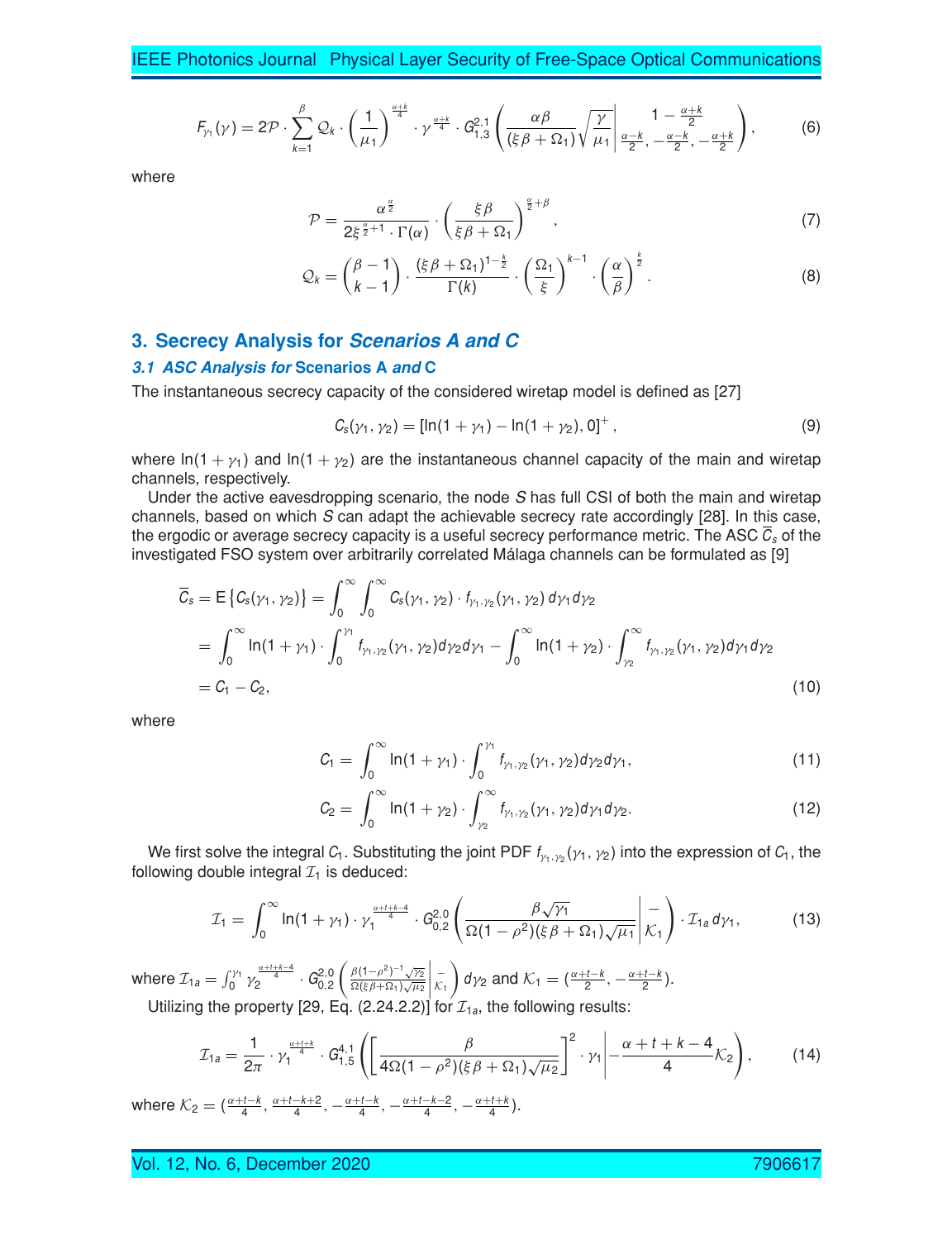Substituting (14) into (13) and making the change of RVs:  $\sqrt{\gamma_1} = y$ ,  $\mathcal{I}_1$  can be rewritten as

$$
\mathcal{I}_{1} = \frac{1}{\pi} \cdot \int_{0}^{\infty} y^{\alpha+t+k-1} \cdot G_{0,2}^{2,0} \Big( \frac{\beta}{\Omega(1-\rho^{2})(\xi\beta+\Omega_{1})\sqrt{\mu_{1}}} y \Big|_{\mathcal{K}_{1}}^{-} \Big) \cdot G_{1,5}^{4,1} \Big( \Big[ \frac{\beta}{4\Omega(1-\rho^{2})(\xi\beta+\Omega_{1})\sqrt{\mu_{2}}} \Big]^{2} \cdot y^{2} \Big|_{\mathcal{K}_{2}}^{\frac{\alpha+t+k-4}{4}} \Big) \cdot G_{2,2}^{1,2} \Big( y^{2} \Big|_{1,0}^{1,1} \Big) dy, \tag{15}
$$

where the terms  $\mathcal{K}'_1 = \left(\frac{\alpha+t-k}{2}, -\frac{\alpha+t-k}{2}\right)$  and  $\mathcal{K}'_2 = \left(\frac{\alpha+t-k}{4}, \frac{\alpha+t-k+2}{2}, -\frac{\alpha+t-k}{4}, -\frac{\alpha+t-k-2}{4}, -\frac{\alpha+t+k}{4}\right)$ .

The integral  $\mathcal{I}_1$  in (15) can be solved with the aid of [30, Eq. (18)] in terms of the EGBFHF as follows:

$$
\mathcal{I}_{1} = \mathcal{A} \cdot H_{2,0:2,2:1,5}^{0,2:1,2:4,1} \Bigg( \left[ \frac{\Omega(\xi \beta + \Omega_{1\sqrt{\mu_{1}}})}{\beta(1-\rho^{2})^{-1}} \right]^{2}, \frac{\mu_{1}}{16\mu_{2}} \left| \frac{(2-3\alpha-3t-k)}{2}; 2,2 \right), \left( \frac{2-\alpha-t-3t}{2}; 2,2 \right) \right|
$$
\n
$$
(1,1), (1,1) \left| \frac{(-\frac{\alpha+t+k-4}{4},1)}{K'_{2}} \right), \tag{16}
$$

where  $\mathcal{A}=\frac{1}{\pi}\cdot[\frac{\beta(1-\rho^{2})^{-1}}{\Omega(\xi\beta+\Omega_{1})\sqrt{\rho}}]$  $\frac{\beta(1-\rho^2)^{-1}}{\Omega(\xi\beta+\Omega_1)\sqrt{\mu_1}}\Big]^{-(\alpha+t+k)}.$ 

Next, we solve the integral  $C_2$ . On substituting the joint PDF (3) into the expression of  $C_2$ , the following integral  $\mathcal{I}_2$  occurs:

$$
\mathcal{I}_2 = \int_0^\infty \ln(1+\gamma_2) \cdot \gamma_2^{\frac{\alpha+1+k-4}{4}} \cdot G_{0,2}^{2,0} \left( \frac{\beta \sqrt{\gamma_2}}{\Omega(1-\rho^2)(\xi \beta + \Omega_1)\sqrt{\mu_2}} \bigg| \frac{-}{\mathcal{K}_1} \right) \cdot \mathcal{I}_{2a} d\gamma_2, \tag{17}
$$

where  $\mathcal{I}_{2a}=\int_{\gamma_2}^{\infty}\gamma_1^{\frac{\alpha+l+k-4}{4}}\mathsf{G}_{0,2}^{2,0}\left(\frac{\beta(1-\rho^2)^{-1}\sqrt{\gamma_1}}{\Omega(\xi\beta+\Omega_1)\sqrt{\mu_1}}\right)$  $\frac{\beta(1-\rho^2)^{-1}\sqrt{\gamma_1}}{\Omega(\xi\beta+\Omega_1)\sqrt{\mu_1}}\big|\frac{-}{\mathcal{K}_1}\bigg)\,d\gamma_1.$ Utilizing [29, Eq. (2.24.2.3)],  $\mathcal{I}_{2a}$  can be solved as

$$
\mathcal{I}_{2a} = \frac{1}{2\pi} \cdot \gamma_2^{\frac{\alpha + t + k}{4}} \cdot G^{5,0} 1, 5 \left( \left[ \frac{\beta}{4\Omega(1 - \rho^2)(\xi \beta + \Omega_1)\sqrt{\mu_1}} \right]^2 \cdot \gamma_2 \middle| \frac{-\frac{\alpha + t + k - 4}{4}}{\mathcal{K}_3} \right), \tag{18}
$$

where  $\mathcal{K}_3 = \left(-\frac{\alpha+t+k}{4}, \frac{\alpha+t-k}{4}, \frac{\alpha+t-k+2}{4}, -\frac{\alpha+t-k}{4}, \frac{-\alpha+t-k-2}{4}\right)$ .

Substituting (18) into (17) and making the following change of RVs:  $\sqrt{\gamma_2} = z$ ,  $\mathcal{I}_2$  can be rewritten as

$$
\mathcal{I}_2 = \frac{1}{\pi} \cdot \int_0^\infty z^{\alpha + t + k - 1} \cdot G_{0,2}^{2,0} \left( \frac{\beta}{\Omega(1 - \rho^2)(\xi \beta + \Omega_1)\sqrt{\mu_2}} z \Big|_{\mathcal{K}_1}^{-} \right) \cdot G_{1,5}^{5,0} \left( \left[ \frac{\beta}{4\Omega(1 - \rho^2)(\xi \beta + \Omega_1)\sqrt{\mu_1}} \right]^2 z^2 \Big|_{\mathcal{K}_3}^{-} \right) \cdot G_{2,2}^{1,2} \left( z^2 \Big|_{1,0}^{1,1} \right) dz,
$$
\n(19)

where K'<sub>3</sub> consists of the following five terms:  $K'_{3} = \left(-\frac{\alpha+t+k}{4}, \frac{\alpha+t-k}{4}, \frac{\alpha+t-k+2}{4}, -\frac{\alpha+t-k}{4}, -\frac{\alpha+t-k-2}{4}\right)$ .

The integral  $\mathcal{I}_2$  in (19) can be solved again with the help of [30, Eq. (18)] in terms of the EGBFHF as

$$
\mathcal{I}_2 = \mathcal{B} \cdot H_{2,0:2,2:1,5}^{0,2:1,2:5,0} \Bigg( \left[ \frac{\Omega(\xi \beta + \Omega_1 \sqrt{\mu_2})}{\beta(1-\rho^2)^{-1}} \right]^2, \frac{\mu_2}{16\mu_1} \left| \frac{(2-3\alpha - 3t - k)}{2}; 2, 2 \right), \left( \frac{2-\alpha - t - 3t}{2}; 2, 2 \right) \right|
$$
\n
$$
(1, 1), (1, 1) \left| \frac{(-\frac{\alpha + t + k - 4}{4}, 1)}{\mathcal{K}_3}, 1 \right), \tag{20}
$$

where  $\mathcal{B}=\frac{1}{\pi}\cdot[\frac{\beta(1-\rho^{2})^{-1}}{\Omega(\xi\beta+\Omega_{1})\sqrt{\rho}}]$  $\frac{\beta(1-\rho^2)^{-1}}{\Omega(\xi\beta+\Omega_1)\sqrt{\mu_2}}$ ]  $-(\alpha+t+k)$ .

Vol. 12, No. 6, December 2020 7906617 12, 200661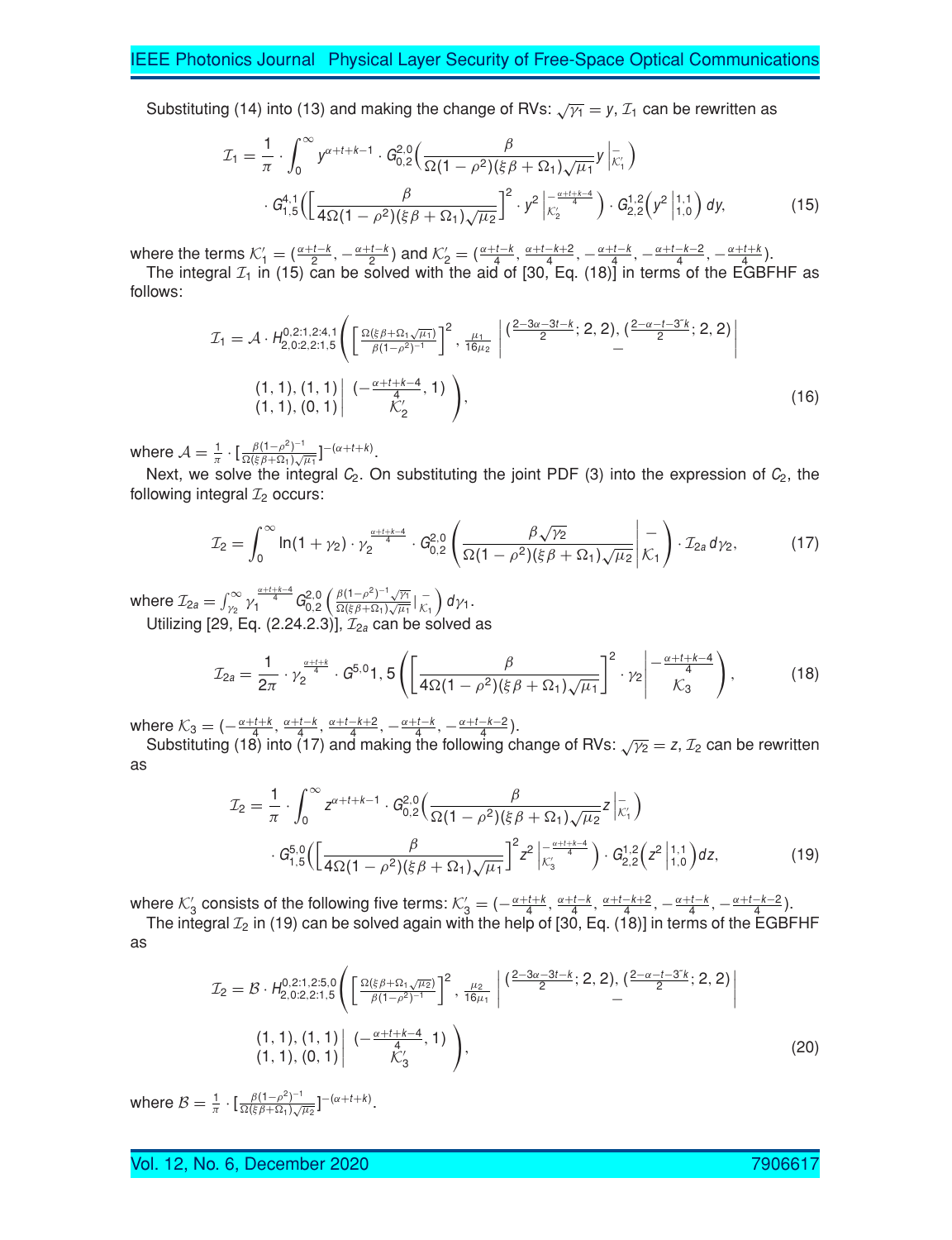

Fig. 2. The computed analytical ASC using different number of summation terms under different atmospheric conditions.

Finally, the exact expression for the ASC of FSO system over arbitrarily correlated Málaga  $(M)$ turbulence channels can be obtained, after some algebra, as follows:

$$
\overline{C}_{s} = \sum_{t=0}^{\infty} \mathcal{F}_{t} \cdot \prod_{p=1}^{2} \left[ \frac{1}{2\sqrt{\mu_{p}}} \sum_{k=1}^{\beta} \frac{(-1)^{k-1}}{(k-1)!} \cdot \left( \frac{\beta \Omega(1-\rho^{2})}{(\xi \beta + \Omega_{1})\sqrt{\mu_{p}}} \right)^{\frac{\alpha+t-k}{2}} \right] \cdot \left( \frac{\beta-1}{k-1} \right) \cdot \left( -\frac{\Omega_{1}}{(\xi \beta + \Omega_{1})\xi\sqrt{\mu_{p}}} \right)^{k-1} \left[ \cdot (\mathcal{I}_{1} - \mathcal{I}_{2}), \tag{21}
$$

where the closed-form expressions of  $I_1$  and  $I_2$  are given in (16) and (20), respectively.

*Remark 1:* Although the expression for ASC in (21) is expressed in terms of an infinite series, it converges for finitely small values of  $t = T$  up to 5 decimal places. For instance, the plots for ASC values for  $\mu_1 = 10$  dB and  $\mu_2 = 3$  dB for different turbulence conditions are shown in Fig. 2. It is evident that the curves converge to a fixed ASC value with only around  $T = 6$  terms for all atmospheric fading conditions. In this paper, we have used  $T = 11$  terms for the analytical curves of all figures.

*Remark 2:* When the eavesdropper is far from both the legitimate receiver and transmitter (i.e., *Scenario C*), it is more likely that the main and wiretap channels will experience independent fading. This scenario is actually a special case of *Scenario*  $\Lambda$  with the correlation factor  $\rho$  equalling 0. Hence, the secrecy performance results derived for *Scenario A* are actually also valid for *Scenario C* simply by setting  $\rho = 0$ .

#### **3.2 SOP Analysis for Scenarios A and C**

The concept of outage capacity is invoked when the channel varies slowly and the instantaneous SNR can be considered as constant for the whole transmission session [31]. The outage probability is then associated with the outage capacity, which is the probability that the system cannot successfully decode the information [32]. In the context of PLS, the secrecy outage probability is a widely used secrecy performance metric in the scenario where the node *S* does not have *E*'s CSI [33]. The SOP is mathematically expressed as [34]

$$
P_o = \Pr[C_s(\gamma_1, \gamma_2) \le R_s] = \Pr[\gamma_1 \le \Theta \gamma_2 + \Theta - 1]
$$
  
= 
$$
\int_0^\infty \int_0^{(1+\gamma_2)\Theta - 1} f_{\gamma_1, \gamma_2}(\gamma_1, \gamma_2) d\gamma_1 d\gamma_2,
$$
 (22)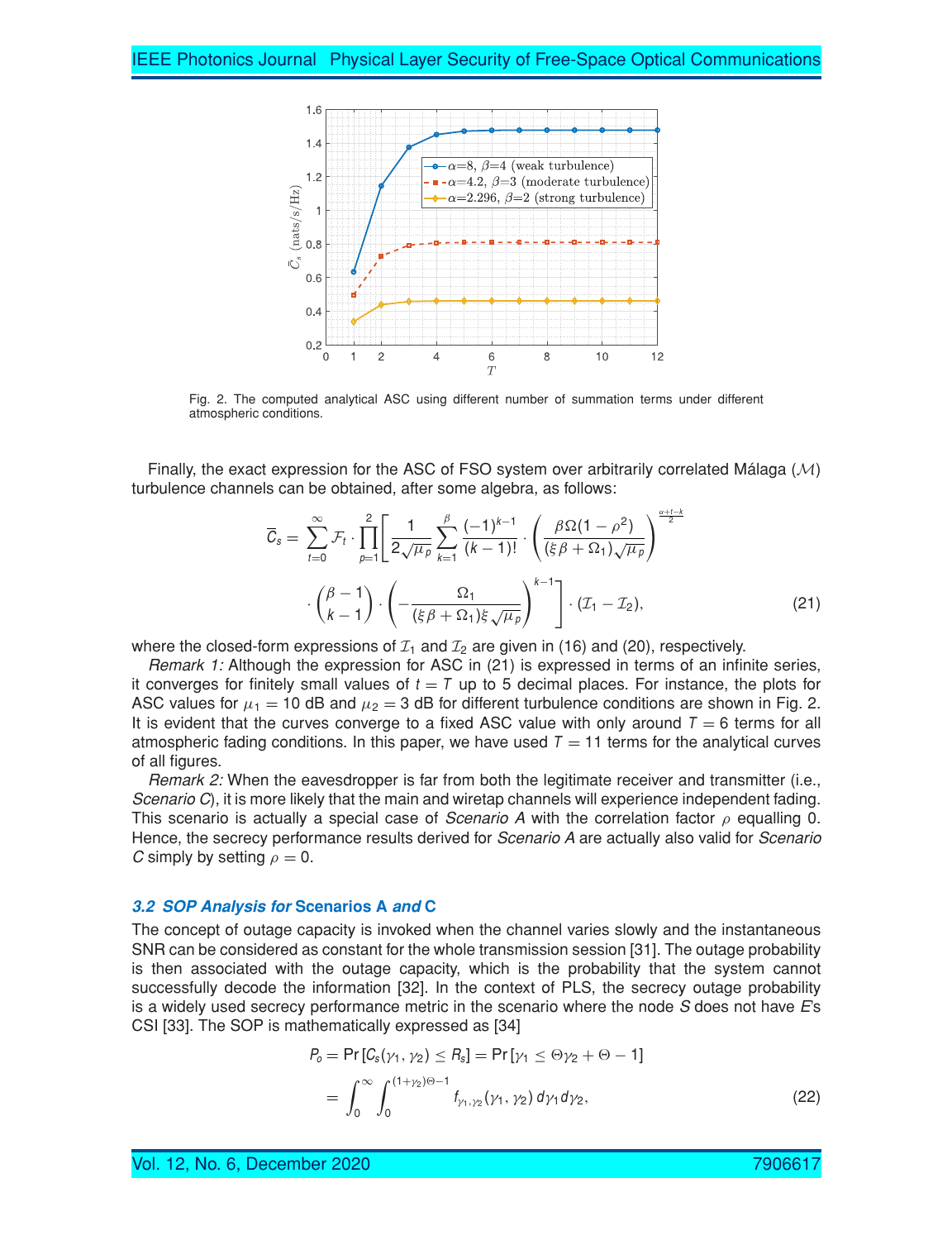where  $R_s$  is a predefined secrecy rate and  $\Theta = \exp(R_s) \geq 1$ .

Assuming  $\gamma_2 \to \infty$ , a lower bound of the SOP,  $P_o^L$ , can be derived as

$$
P_o^L \triangleq \Pr[\gamma_1 < \Theta \gamma_2] \le \Pr[\gamma_1 \le \Theta \gamma_2 + \Theta - 1] = P_o. \tag{23}
$$

Then,  $P^{\scriptscriptstyle\! L}_{\!\scriptscriptstyle\mathcal O}$  can be expressed in terms of the joint PDF of the SNRs  $\gamma_1$  and  $\gamma_2$  as

$$
P_o^L = \int_0^\infty \int_0^{\Theta_{\gamma_2}} f_{\gamma_1, \gamma_2}(\gamma_1, \gamma_2) d\gamma_1 d\gamma_2.
$$
 (24)

Substituting (3) into (24), the lower bound of the SOP,  $P_o^L$ , can be rewritten as

$$
P_o^L = \sum_{t=0}^{\infty} \mathcal{F}_t \cdot \prod_{p=1}^2 \left[ \frac{1}{2\sqrt{\mu_p}} \sum_{k=1}^{\beta} \binom{\beta-1}{k-1} \cdot \frac{(-1)^{k-1}}{(k-1)!} \cdot \left( \frac{\beta \Omega (1-\rho^2)}{(\xi \beta + \Omega_1) \sqrt{\mu_p}} \right)^{\frac{\alpha+1-k}{2}} \cdot \left( -\frac{\Omega_1}{(\xi \beta + \Omega_1) \xi \sqrt{\mu_p}} \right)^{k-1} \right] \cdot \mathcal{I}_3,
$$
\n(25)

where  $\mathcal{I}_3$  is the double integral expressed as

$$
\mathcal{I}_{3} = \int_{0}^{\infty} \gamma_{2}^{\frac{\alpha + t + k - 4}{4}} G_{0,2}^{2,0} \left( \frac{\beta (1 - \rho^{2})^{-1} \sqrt{\gamma_{2}}}{\Omega(\xi \beta + \Omega_{1}) \sqrt{\mu_{2}}} \bigg| \mathcal{K}_{1} \right) \cdot \underbrace{\int_{0}^{\Theta \gamma_{2}} \gamma_{1}^{\frac{\alpha + t + k - 4}{4}} G_{0,2}^{2,0} \left( \frac{\beta (1 - \rho^{2})^{-1} \sqrt{\gamma_{1}}}{\Omega(\xi \beta + \Omega_{1}) \sqrt{\mu_{1}}} \bigg| \mathcal{K}_{1} \right) d\gamma_{1} d\gamma_{2}}_{\mathcal{I}_{3a}}.
$$
\n(26)

We first consider the single integral  $I_{3a}$  in (26), which can be solved with the assistance of property [29, Eq. 2.24.2.2] as follows:

$$
\mathcal{I}_{3a} = \frac{(\Theta \gamma_2)^{\frac{\alpha+t+k}{4}}}{2\pi} \cdot G_{1,5}^{4,1} \left( \frac{\Theta}{16} \cdot \left[ \frac{\beta}{\Omega(1-\rho^2)(\xi \beta + \Omega_1)\sqrt{\mu_1}} \right]^2 \cdot \gamma_2 \middle| \frac{1-\frac{\alpha+t+k}{4}}{\mathcal{K}_2} \right). \tag{27}
$$

Substituting (27) into (26) and utilizing the equality [29, Eq. 2.24.1.1] leads to the following solution in terms of Meijer G-function for the double integral  $\mathcal{I}_3$ :

$$
\mathcal{I}_{3} = \frac{1}{2\pi} \cdot \Theta^{\frac{\alpha + t + k}{4}} \cdot \int_{0}^{\infty} \gamma_{2}^{\frac{\alpha + t + k - 2}{2}} \cdot G_{0,2}^{2,0} \left( \frac{\beta \sqrt{\gamma_{2}}}{\Omega(1 - \rho^{2})(\xi \beta + \Omega_{1})\sqrt{\mu_{2}}} \bigg| \frac{-1}{\mathcal{K}_{1}} \right)
$$

$$
\cdot G_{1,5}^{4,1} \left( \frac{\Theta}{16} \cdot \left[ \frac{\beta}{\Omega(1 - \rho^{2})(\xi \beta + \Omega_{1})\sqrt{\mu_{1}}} \right]^{2} \cdot \gamma_{2} \bigg| \frac{1 - \frac{\alpha + t + k}{4}}{\mathcal{K}_{2}} \right) d\gamma_{2}
$$

$$
= \frac{1}{4\pi^{2}} \cdot \Theta^{\frac{\alpha + t + k}{4}} \cdot \left[ \frac{\beta \sqrt{\Theta}}{4\Omega(1 - \rho^{2})(\xi \beta + \Omega_{1})\sqrt{\mu_{1}}} \right]^{-(\alpha + t + k)} \cdot G_{5,5}^{5,4} \left( \frac{\mu_{1}}{\Theta\mu_{2}} \bigg| \frac{1 - \frac{\alpha + t + k}{2} - \mathcal{K}_{2}}{\mathcal{K}_{2}} \right). \tag{28}
$$

Finally, substituting (28) into (25), the lower bound of the SOP  $P_o^L$  can be expressed as

$$
P_o^L = \frac{1}{4\pi^2} \cdot \sum_{t=0}^{\infty} \mathcal{F}_t \cdot \Theta^{\frac{\alpha+t+k}{4}} \cdot \prod_{p=1}^{2} \left[ \frac{1}{2\sqrt{\mu_p}} \sum_{k=1}^{\beta} \frac{(-1)^{k-1}}{(k-1)!} \cdot \binom{\beta-1}{k-1} \cdot \left( \frac{\beta \Omega (1-\rho^2)}{(\xi \beta + \Omega_1)\sqrt{\mu_p}} \right)^{\frac{\alpha+t-k}{2}} \cdot \left( -\frac{\Omega_1}{(\xi \beta + \Omega_1)\xi \sqrt{\mu_p}} \right)^{k-1} \right] \cdot \left[ \frac{\beta \sqrt{\Theta}}{4\Omega (1-\rho^2)(\xi \beta + \Omega_1)\sqrt{\mu_1}} \right]^{-(\alpha+t+k)} \cdot G_{5,5}^{5,4} \left( \frac{\mu_1}{\Theta \mu_2} \middle| 1 - \frac{\alpha+t+k}{2} - \mathcal{K}_2 \right), \tag{29}
$$

where  $\mathcal{K}_2 = (\frac{\alpha+t-k}{4}, \frac{\alpha+t-k+2}{4}, -\frac{\alpha+t-k}{4}, -\frac{\alpha+t-k-2}{4}, -\frac{\alpha+t+k}{4}).$ 

Vol. 12, No. 6, December 2020 790661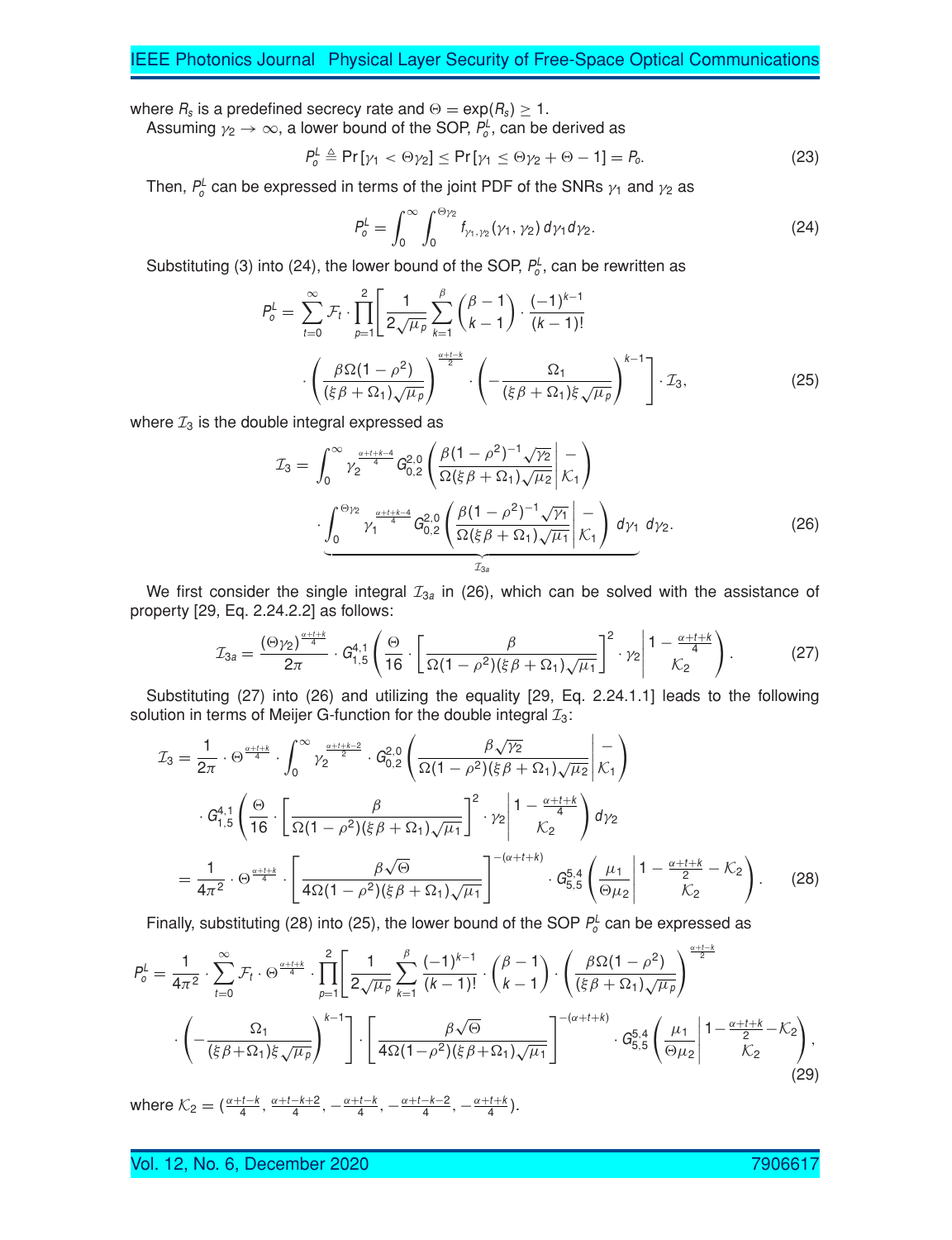#### **3.3 Asymptotic SOP Analysis for Scenarios A and C**

In order to thoroughly investigate the impact of the link correlation and the Málaga fading channel on the SOP performance, we evaluate the secrecy diversity of the considered system for high values of the average SNR,  $\mu_1$ .

Under this assumption, employing the Slater's theorem to rewrite the Meijer G-function in terms of the generalized hypergeometric function and utilizing the property  $\lim_{z\to 0} \frac{F_q(a_p; b_q; \pm z)}{+}$ , the following asymptotic relation is obtained:

$$
G_{5,5}^{5,4}\left(\frac{\mu_1}{\Theta\mu_2}\middle|\begin{array}{l}\mathbf{a_p}\\ \mathbf{b_q}\end{array}\right)\approx\sum_{h=1}^4\left(\frac{\mu_1}{\Theta\mu_2}\right)^{a_h-1}\cdot\frac{\prod_{j=1}^4\Gamma(a_h-a_j)^*\prod_{j=1}^5\Gamma(1-a_h+b_j)}{\Gamma(1-a_h+a_5)},\tag{30}
$$

where  $\mathbf{a}_{\mathbf{p}} = [a_1, a_2, \dots, a_5] = [1 - \frac{3\alpha + 3t + k}{4}, 1 - \frac{3\alpha + 3t + k + 2}{4}, 1 - \frac{\alpha + t + 3k}{4}, 1 - \frac{\alpha + t + 3k + 2}{4}, 1 - \frac{\alpha + t + k}{4}]$ **b<sub>q</sub>** =  $K_2$ , and (·)\* indicates to ignore the terms with the subscript  $j = h$ .

Now, substituting the asymptotic relation given by (30) into (29), the asymptotic expression for the lower bound of SOP is approximated as

$$
P_o^L \approx \frac{1}{16\pi^2 \sqrt{\mu_2}} \sum_{t=0}^{\infty} \mathcal{F}_t \left[ \sum_{k=1}^{\beta} \frac{(-1)^k \Theta^{\frac{\alpha + t + k}{4}} \binom{\beta - 1}{k-1}}{(k-1)!} \cdot \left( \frac{\beta \Omega (1 - \rho^2)}{(\zeta \beta + \Omega_1)} \right)^{\frac{\alpha + t - k}{2}} \cdot \left( -\frac{\Omega_1}{(\zeta \beta + \Omega_1)\zeta} \right)^{k-1} \right]
$$
  

$$
\cdot \sum_{k=1}^{\beta} \frac{(-1)^k \binom{\beta - 1}{k-1}}{(k-1)!} \cdot \left( \frac{\beta \Omega (1 - \rho^2)}{(\zeta \beta + \Omega_1)\sqrt{\mu_2}} \right)^{\frac{\alpha + t - k}{2}} \cdot \left( -\frac{\Omega_1}{(\zeta \beta + \Omega_1)\zeta \sqrt{\mu_2}} \right)^{k-1}
$$
  

$$
\cdot \left( \frac{\beta \sqrt{\Theta}}{4\Omega (1 - \rho^2)(\zeta \beta + \Omega_1)} \right)^{-(\alpha + t + k)}
$$
  

$$
\cdot \sum_{h=1}^4 \frac{\Pi_{j=1}^4 \Gamma(a_h - a_j)^* \Pi_{j=1}^5 \Gamma(1 - a_h + b_j)}{\Gamma(1 - a_h + a_5)(\Theta \mu_2)^{a_h - 1}} \cdot \mu_1^{\frac{\alpha + t + k}{4} + a_h - 1}.
$$
 (31)

It is evident from (31) that the asymptotic performance will be dominated by the smallest power of  $\mu_1$  which corresponds to  $t = 0$ . Thus, on substituting the values of  $a_h$ ,  $h \in [1, 4]$  in (31), it is concluded that the asymptotic slope of the lower bound of SOP curve is min{ $\frac{\alpha}{2}, \frac{1}{2}$ }. In practical channels, the value of  $\alpha$  is generally larger than 1. This implies that the slope of the asymptotic curve is  $\frac{1}{2}$  for practical channels.

*Remark 3:* Through the asymptotic analysis, it is revealed that the asymptotic slope of  $P^L_o$ , that is, the secrecy diversity order is independent of the correlation coefficient,  $\rho$ . However, the coding gain significantly depends on the value of  $\rho$  as indicated by (31).

# **4. Secrecy Analysis for Scenario B**

#### **4.1 ASC Analysis for Scenario B**

When the eavesdropper is quite close to the transmitter (i.e., *Scenario B*), the atmospheric turbulence plays an insignificant role on its performance. Therefore, the SNR  $\gamma_2 = \mu_2$  of the eavesdropper's link can be viewed as a constant while the SNR  $y_1$  of the long-distance legitimate transmission is still subject to atmospheric turbulence with fading distribution functions given in (5)–(8). Then, the ASC under *Scenario B* can be expressed as

$$
\overline{C}_s = E \{ [\ln(1 + \gamma_1) - \ln(1 + \gamma_2), 0]^+ \}
$$
  
= 
$$
\int_0^\infty \ln(1 + \gamma_1) \cdot u(\gamma_1 - \mu_2) \cdot f_{\gamma_1}(\gamma_1) d\gamma_1.
$$
 (32)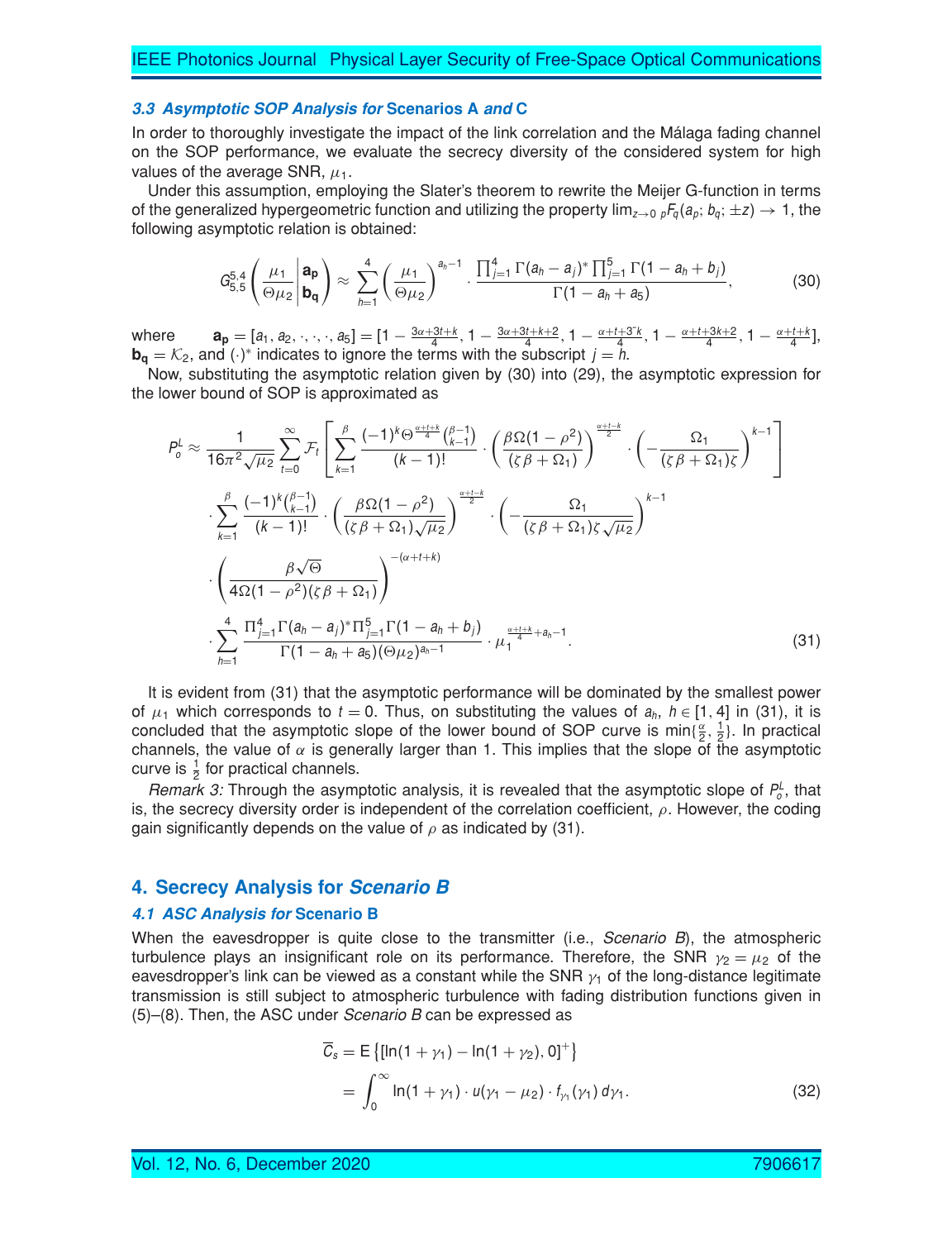Substituting (6) into (32) and utilizing the following transformations related to the Meijer Gfunctions:  $\ln(1+x) = G_{2,2}^{1,2} (x|_{1,0}^{1,1})$  $\binom{1,1}{1,0}$ ,  $u(x-1) = G_{1,1}^{0,1} (x) \binom{1}{0}$  $\binom{1}{0}$  [35], we can obtain the ASC under *Scenario B* expressed by the following integral:

$$
\overline{C}_{s} = \mathcal{P} \cdot \sum_{k=1}^{\beta} \mathcal{Q}_{k} \cdot \left(\frac{1}{\mu_{1}}\right)^{\frac{\alpha+k}{4}} \cdot \int_{0}^{\infty} \gamma^{\frac{\alpha+k}{4}-1} \cdot G_{2,2}^{1,2}(\gamma \mid_{1,0}^{1,1})
$$

$$
\cdot G_{1,1}^{0,1}\left(\frac{\gamma}{\mu_{2}}\mid_{0}^{1}\right) \cdot G_{0,2}^{2,0}\left(\frac{\alpha\beta}{(\xi\beta+\Omega_{1})} \cdot \sqrt{\frac{\gamma}{\mu_{1}}}\mid_{\frac{\alpha-k}{2},-\frac{\alpha-k}{2}}^{-1}\right) d\gamma. \tag{33}
$$

Finally, making the change of RVs:  $\sqrt{\frac{\gamma}{\mu_1}}=t$  in (33) and utilizing the equality [30, Eq. (18)] for the resulting integral, we can obtain the exact expression for ASC under *Scenario B* in (34) as

$$
\overline{C}_{s} = 2\mathcal{P} \cdot \sum_{k=1}^{\beta} \mathcal{Q}_{k} \cdot \left(\frac{1}{\mu_{1}}\right)^{\frac{\alpha+k}{2}} \cdot \left[\frac{\alpha\beta}{(\xi\beta+\Omega_{1})}\right]^{-(\frac{\alpha+k}{2}-1)} \cdot \left[\frac{(\xi\beta+\Omega_{1})}{(\xi\beta+\Omega_{1})}\right]^{-(\frac{\alpha+k}{2}-1)} \cdot H_{2,0:2,2:1,1}^{0,2:1,2:0,1} \left(\frac{\mu_{1}(\xi\beta+\Omega_{1})^{2}}{(\alpha\beta)^{2}}, \frac{\mu_{1}(\xi\beta+\Omega_{1})^{2}}{\mu_{2}(\alpha\beta)^{2}}\right) \cdot \left(2-\alpha; 2,2\right), (2-k; 2,2) \left[\begin{array}{cc} (1,1), (1,1) \\ (1,1), (0,1) \end{array}\right] \cdot \left(1,1\right) \cdot \left(1,1\right) \cdot \left(34\right)
$$

where  $P$  and  $Q_k$  are given in (7) and (8), respectively.

#### **4.2 SOP Analysis for Scenario B**

Under *Scenario B*, it is justified that only the channel for legitimate transmission is subject to fading caused by turbulence due to the close distance for the eavesdropping transmission. Then, the exact expression for the secrecy outage probability with target secrecy rate  $R_s = \ln(\Theta)$  can be expressed as follows:

$$
P_0 = \Pr\left[C_s(\gamma_1, \gamma_2) \le R_s\right]
$$
  
=  $\Pr\left[\gamma_1 \le \Theta \mu_2 + \Theta - 1\right] = F_{\gamma_1}(\Theta \mu_2 + \Theta - 1)$   
=  $2\mathcal{P} \cdot \sum_{k=1}^{\beta} \mathcal{Q}_k \cdot \left(\frac{1}{\mu_1}\right)^{\frac{\alpha+k}{4}} \cdot (\Theta \mu_2 + \Theta - 1)^{\frac{\alpha+k}{4}} \cdot G_{1,3}^{2,1} \left(\frac{\alpha \beta \sqrt{\Theta \mu_2 + \Theta - 1}}{(\xi \beta + \Omega_1)\sqrt{\mu_1}}\middle|\frac{1 - \frac{\alpha+k}{2}}{\frac{\alpha-k}{2}, -\frac{\alpha-k}{2}}, -\frac{\alpha+k}{2}}\right), (35)$ 

where P and  $\mathcal{Q}_k$  are given in (7) and (8), respectively.

*Remark 4:* It is obvious from (35) that the SOP under *Scenario B* is fully characterized by the CDF of the electrical SNR at the legitimate receiver. Also, based on the property of CDF, it can be seen that the SOP approaches 1 when the SNR  $\mu_2 \rightarrow \infty$ .

*Remark 5:* The exact expression for the PNZSC can be obtained from the expression of SOP by setting  $\Theta = 1$  in (35). The PNZSC under *Scenario B* can be expressed as

$$
PNZSC = 1 - 2\mathcal{P} \cdot \sum_{k=1}^{\beta} \mathcal{Q}_k \cdot \left(\frac{\mu_2}{\mu_1}\right)^{\frac{\alpha+k}{4}} \cdot G_{1,3}^{2,1} \left(\frac{\alpha\beta}{(\xi\beta + \Omega_1)} \cdot \sqrt{\frac{\mu_2}{\mu_1}} \middle| \frac{1 - \frac{\alpha+k}{2}}{\frac{\alpha-k}{2}, -\frac{\alpha-k}{2}, -\frac{\alpha+k}{2}}\right). \tag{36}
$$

It is observed from (36) that the PNZSC is only dependent on the ratio of the average SNRs of the eavesdropper and legitimate receiver, i.e.,  $\frac{\mu_2}{\mu_1}$ , under the same optical channel condition.

#### **4.3 Asymptotic SOP Analysis for Scenario B**

To gain more insights on the impact of the Málaga fading channel on the secrecy performance for *Scenario B*, we conduct the secrecy diversity analysis for SOP by considering high values of the average SNR,  $\mu_1$ , at the legitimate receiver.

Let us observe (35) for very high values of  $\mu_1$ . Rewriting the Meijer G-function in (35) in terms of the generalized hypergeometric function using Slater's theorem and applying the relation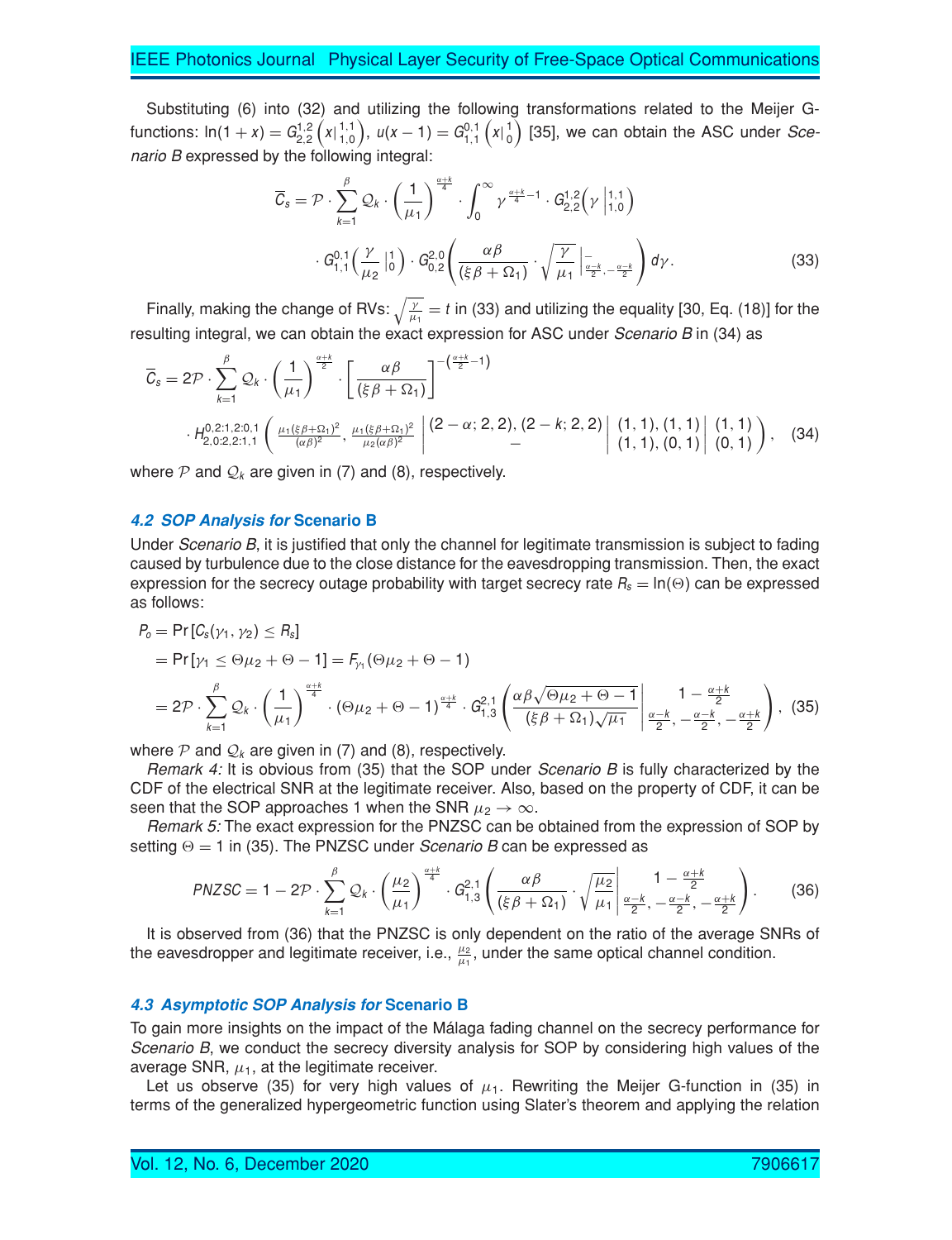$\lim_{z\to 0}$  <sub>p</sub> $F_q(a_p; b_q; \pm z) \to 1$ , the following asymptotic relation is deduced:

$$
G_{1,3}^{2,1}\left(z\left|\frac{1-\frac{\alpha+k}{2}}{\frac{\alpha-k}{2},-\frac{\alpha-k}{2},-\frac{\alpha+k}{2}}\right.\right)\approx\frac{\Gamma\left(-(\alpha-k)\right)\Gamma(\alpha)}{\Gamma(1+\alpha)}z^{\frac{\alpha-k}{2}}+\frac{\Gamma(\alpha-k)\Gamma(k)}{\Gamma(1+k)}z^{-\frac{\alpha-k}{2}},\tag{37}
$$

where  $z =$  $\alpha\beta\sqrt{\Theta\mu_2+\Theta-1}$  $\frac{(\zeta \beta + \Omega_1)}{\sqrt{\mu_1}}$ .

Then, utilizing the asymptotic relation in (37) and substituting in (32), the asymptotic SOP is expressed as

$$
P_0 \approx 2\mathcal{P} \cdot \sum_{k=1}^{\beta} \mathcal{Q}_k \cdot \left[ \frac{\Gamma\left(-(\alpha - k)\right)\Gamma(\alpha)}{\Gamma(1 + \alpha)\mu_1^{\frac{\alpha}{2}}} \cdot \left(\frac{\alpha\beta\sqrt{\Theta\mu_2 + \Theta - 1}}{\left(\zeta\beta + \Omega_1\right)}\right)^{\frac{\alpha - k}{2}} + \frac{\Gamma(\alpha - k)\Gamma(k)}{\Gamma(1 + k)\mu_1^{\frac{k}{2}}} \cdot \left(\frac{\alpha\beta\sqrt{\Theta\mu_2 + \Theta - 1}}{\left(\zeta\beta + \Omega_1\right)}\right)^{-\frac{\alpha - k}{2}} \right].
$$
\n(38)

From (38), we observe that the dominant term in the asymptotic expression for SOP corresponds to the lowest power of  $\mu_1$ . Thus, it can be concluded that the asymptotic slope of the SOP curve is min $\{\frac{\alpha}{2}, \frac{k}{2}\}\$ , where the smallest value of k corresponds to  $k = 1$ . Therefore, the results on the asymptotic slope of the SOP curve is the same for all scenarios of *A*, *B*, and *C*. Recall that the value of  $\alpha$  is generally larger than 1 in practical channels. We can conclude that the slope of the asymptotic curve is always  $\frac{1}{2}$  for eavesdropping of FSO communications, which is independent of the eavesdropping scenario and turbulence condition.

# **5. Numerical Results and Discussions**

In this section, we evaluate the PLS performance of the FSO communications under different scenarios. For the SOP analysis, we set the secrecy rate threshold as 0.5 nats per second per unit bandwidth. The secrecy performance are evaluated under varying turbulence levels, i.e., weak turbulence ( $\alpha = 8$ ,  $\beta = 4$ ), moderate turbulence ( $\alpha = 4.2$ ,  $\beta = 3$ ), and strong turbulence ( $\alpha = 2.296$ ,  $\beta = 2$ ).

#### **5.1 Numerical Results for Scenarios A and C**

In Fig. 3, the ASC under the *Scenario*  $\vec{A}$  is plotted as a function of SNR  $\mu_1$  of legitimate transmission for varying values of eavesdropper's SNR  $\mu_2$  under different turbulence conditions. The ASC performance improves as SNR  $\mu_1$  increases. It is also observed that as the value of  $\mu_2$  increases from 3 dB to 6 dB, the ASC performance deteriorates for a given turbulence regime. Further, the ASC performance becomes better as we move from strong to weak turbulence conditions.

Figures 4 and 5 show the SOP against the SNR  $\mu_1$  of legitimate transmission under varying correlation condition over strong and weak atmospheric conditions, respectively. The asymptotic curves also verify the theoretical analysis conducted in Subsection IV-C, where the slope of the asymptotic curve is  $\frac{1}{2}$  for all cases.

The impact of correlation on the ASC under different turbulence conditions is demonstrated in Figs. 6 and 7. In Fig. 6, the ASC under different turbulence conditions is plotted as a function of the correlation coefficient  $\rho$ . In Fig. 7, the ASC penalty caused by correlation is plotted against the correlation parameter  $\rho$ , where the ASC penalty is defined as the difference between the ergodic capacity of legitimate transmission (i.e., the upper bound of ASC) and the ASC under the corresponding correlation level. It is seen that for a given turbulence scenario, as the value of  $\rho$  increases, the ASC becomes better, i.e., ASC value increases indicating that correlation helps in improving the ASC. However, this behavior is observed only up to a critical value of  $\rho$  beyond which the ASC starts to decrease on further increase of  $\rho$ . It is worthy mentioning that this non-monotonic impact of correlation on secrecy performance is not necessarily present in other fading channels,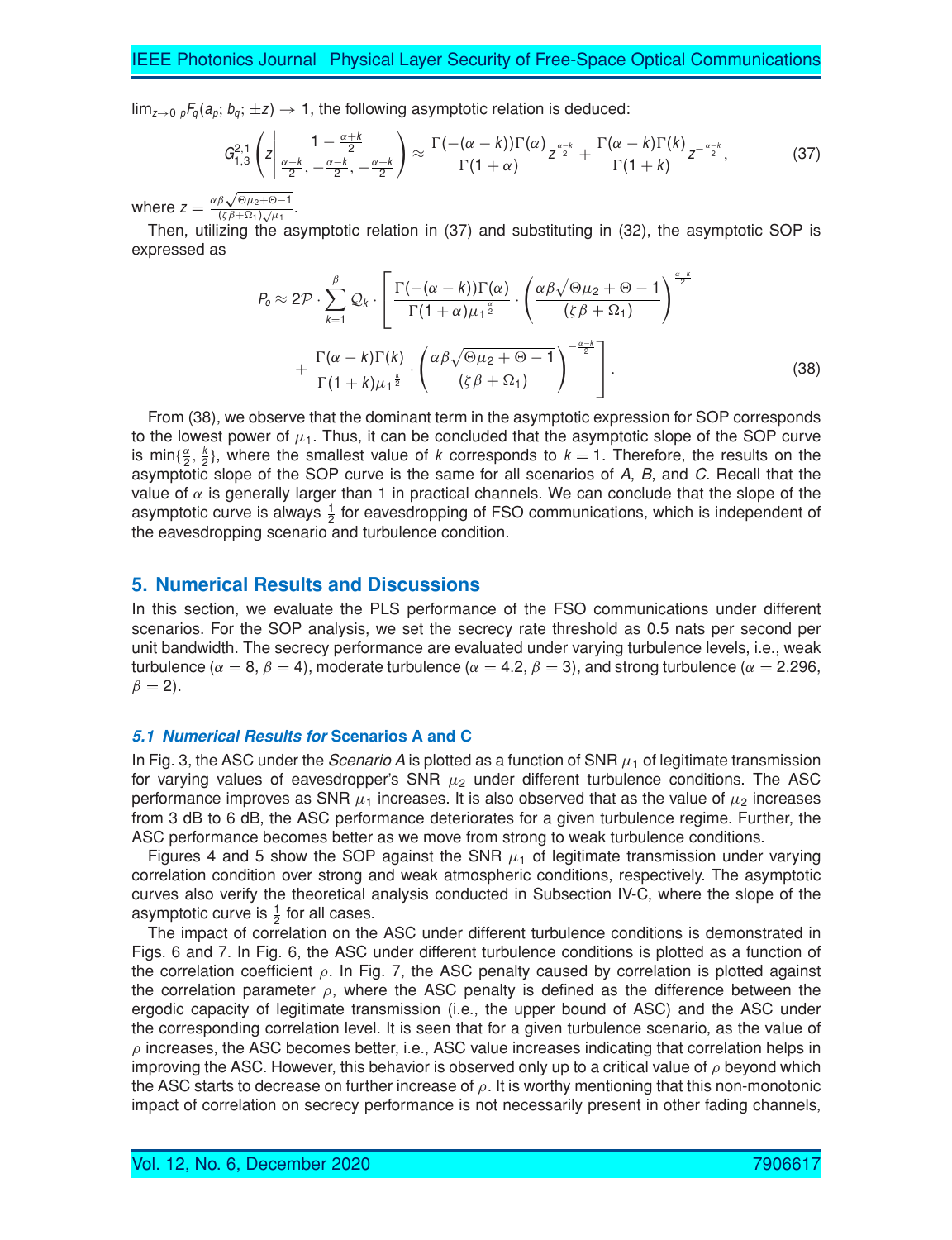

Fig. 3. ASC versus SNR  $\mu_1$  of legitimate transmission under different atmospheric conditions and varying values of  $\mu_2$ ,  $\rho = 0.3$ .



Fig. 4. SOP versus SNR  $\mu_1$  of legitimate transmission under strong atmospheric condition and varying correlation condition,  $\mu_2 = 5$  dB.



Fig. 5. SOP versus SNR  $\mu_1$  of legitimate transmission under weak atmospheric condition and varying correlation condition,  $\mu_2 = 5$  dB.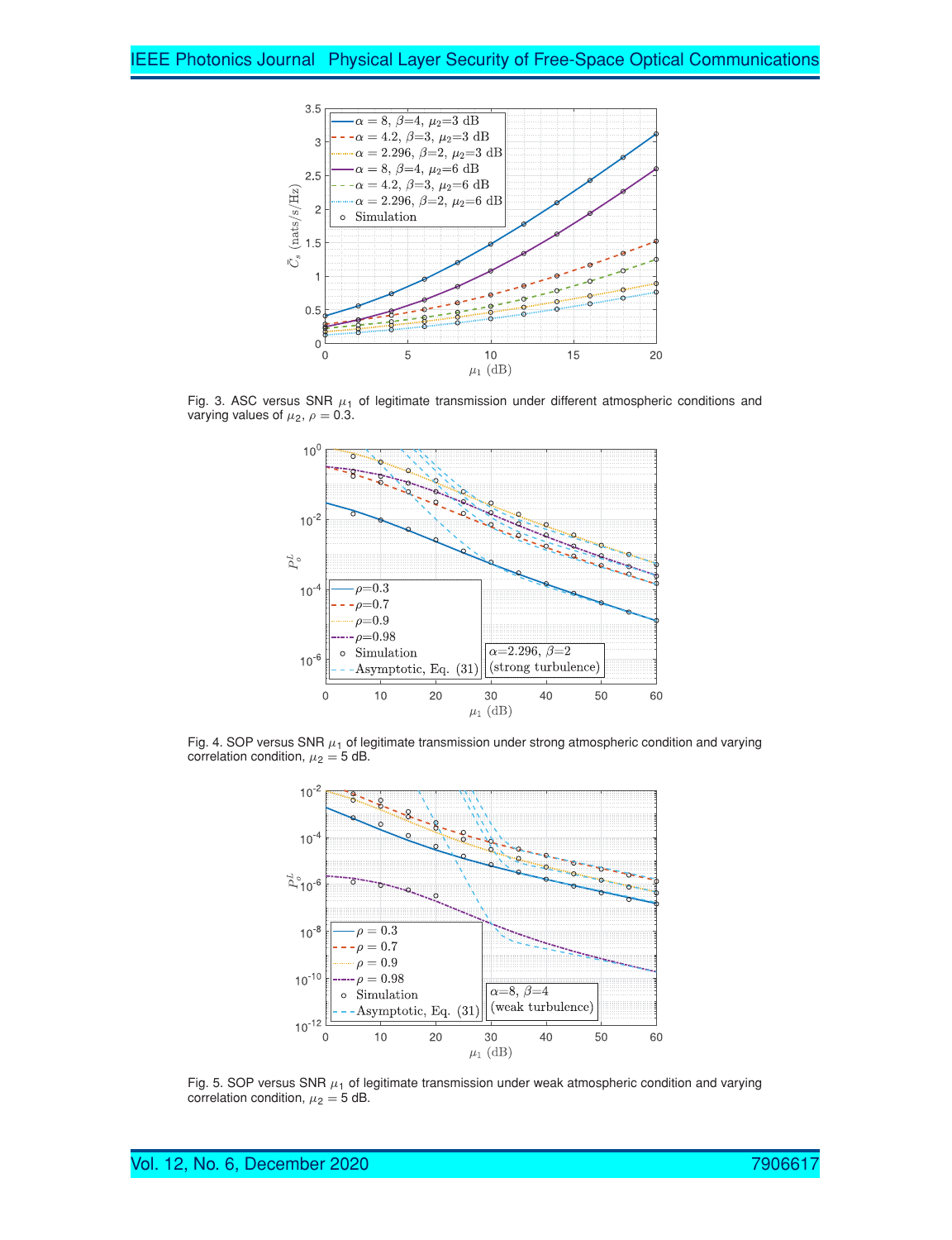

Fig. 6. ASC versus the correlation parameter  $\rho$  under different atmospheric conditions,  $\mu_1 = 10$  dB and  $\mu_2 = 3$  dB.



Fig. 7. ASC penalty versus the correlation parameter  $\rho$  under different atmospheric conditions,  $\mu_1 = 10$ dB and  $\mu_2 = 3$  dB.

e.g.,  $\alpha$ - $\mu$  channels[6, Fig. 2]. We also note that the ASC performance for weak turbulence scenario is better compared to the moderate and strong turbulence scenarios up to a certain value of  $\rho$ . An interesting feature is observed for high values of  $\rho$  where the opposite observation is made, i.e., ASC for strong turbulence is better than weak turbulence. This indicates that the deteriorating effect of the high correlation coefficient on secrecy capacity is more pronounced for weak turbulence compared to strong turbulence.

In Fig. 8, the SOP is plotted as a function of the correlation parameter  $\rho$  under different turbulence conditions. It is found that the analytical lower bound of SOP derived in (29) is very tight and matches the simulation well. It is interesting that the impact of correlation on the SOP in Fig. 8 is opposite compared to that on ASC as shown in 6. Overall, it can be concluded from Figs. 6 and 8 that the correlation between the legitimate and eavesdropper links of FSO communications exhibits opposites trends on the ASC and SOP of the FSO communication. More specifically, the channel correlation can possibly enhance the ASC performance while deteriorating the SOP performance at the same time, and vice versa. This opposite impact of channel correlation on ASC and SOP was also observed in [9]. Additionally, it can also be found from Figs. 6, 7 and 8 that the value of the critical  $\rho$ , i.e., the value beyond which the secrecy performance starts improving or deteriorating upon further increase of  $\rho$ , decreases as the system undergoes from strong turbulence to weak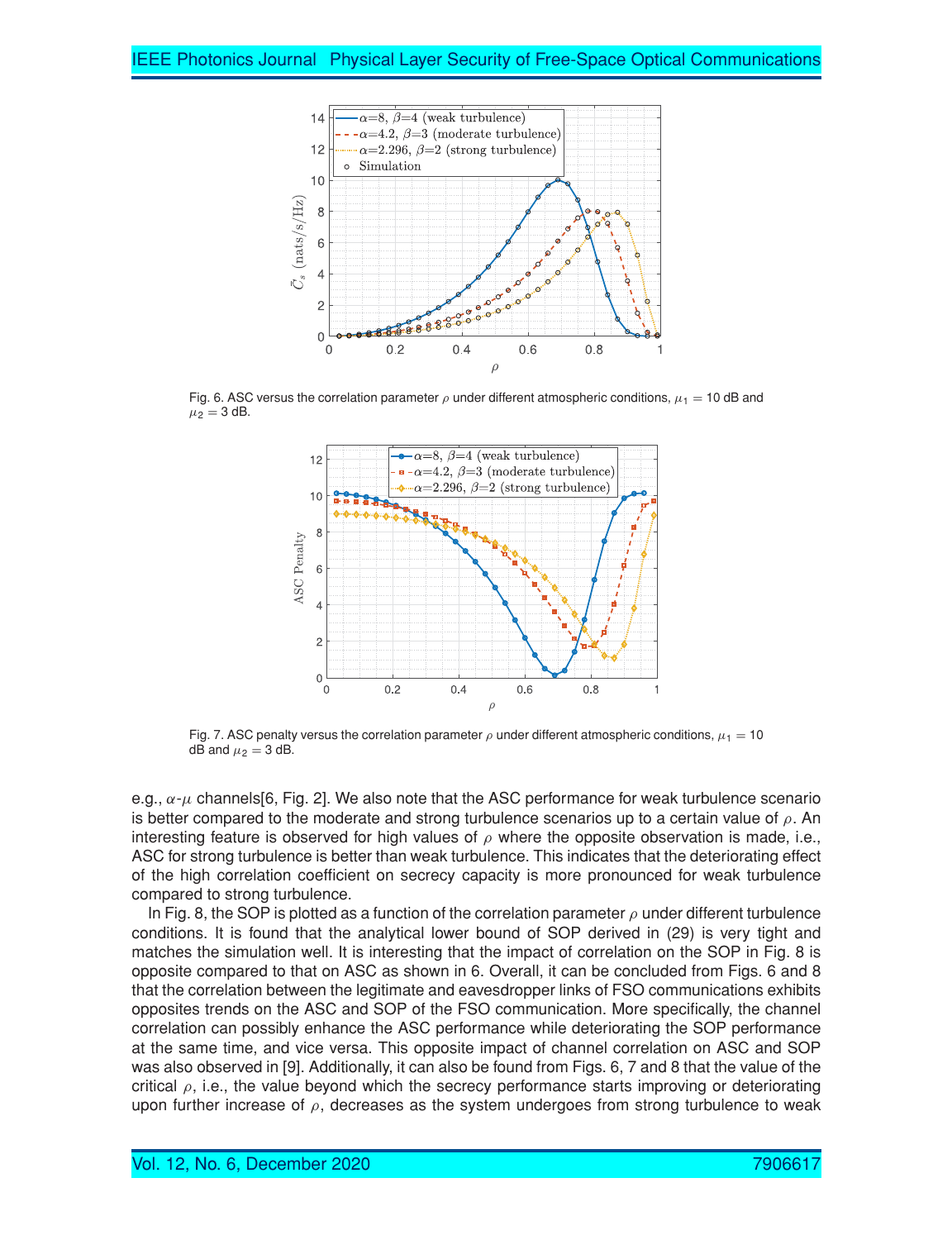

Fig. 8. SOP versus the correlation parameter  $\rho$  under different atmospheric conditions,  $\mu_1 = 10$  dB and  $\mu_2 = 5$  dB.



Fig. 9. ASC versus SNR  $\mu_1$  of legitimate transmission under different atmospheric conditions,  $\mu_2 = 1$  dB.

turbulence. By observing Figs. 6 and 8 (note that the y axis is in log scale in Fig. 8), it can be observed that changing the correlation around the correlation values of 0 and 1 lead to less sharp changes in terms of secrecy performance. While the performance variation is more significant when the correlation factor changes around of aforementioned critical value. In other words, the correlation impacts the secrecy performance less significantly when the correlation is too small or too large.

#### **5.2 Numerical Results for Scenario B**

In Fig. 9, we compare the ASC performance under different turbulence conditions as a function of the SNR  $\mu_1$ . The ASC increases as the SNR of the legitimate link improves. We observe that for a given atmospheric turbulence, the ASC deteriorates as the value of SNR  $\mu_2$  increases, which is also verified in Fig. 10. A unique feature about these curves is that for a given value of  $\mu_2$ , the ASC improves as we move from strong to weak turbulence scenario only beyond a particular threshold  $\mu_1$  before which the converse is true (i.e., the ASC under strong turbulence is slightly better than under the weak turbulence). This reveals that under *Scenario B* when the SNR  $\mu_1$  of legitimate transmission is low, stronger turbulence plays a less deteriorating role compared to the weaker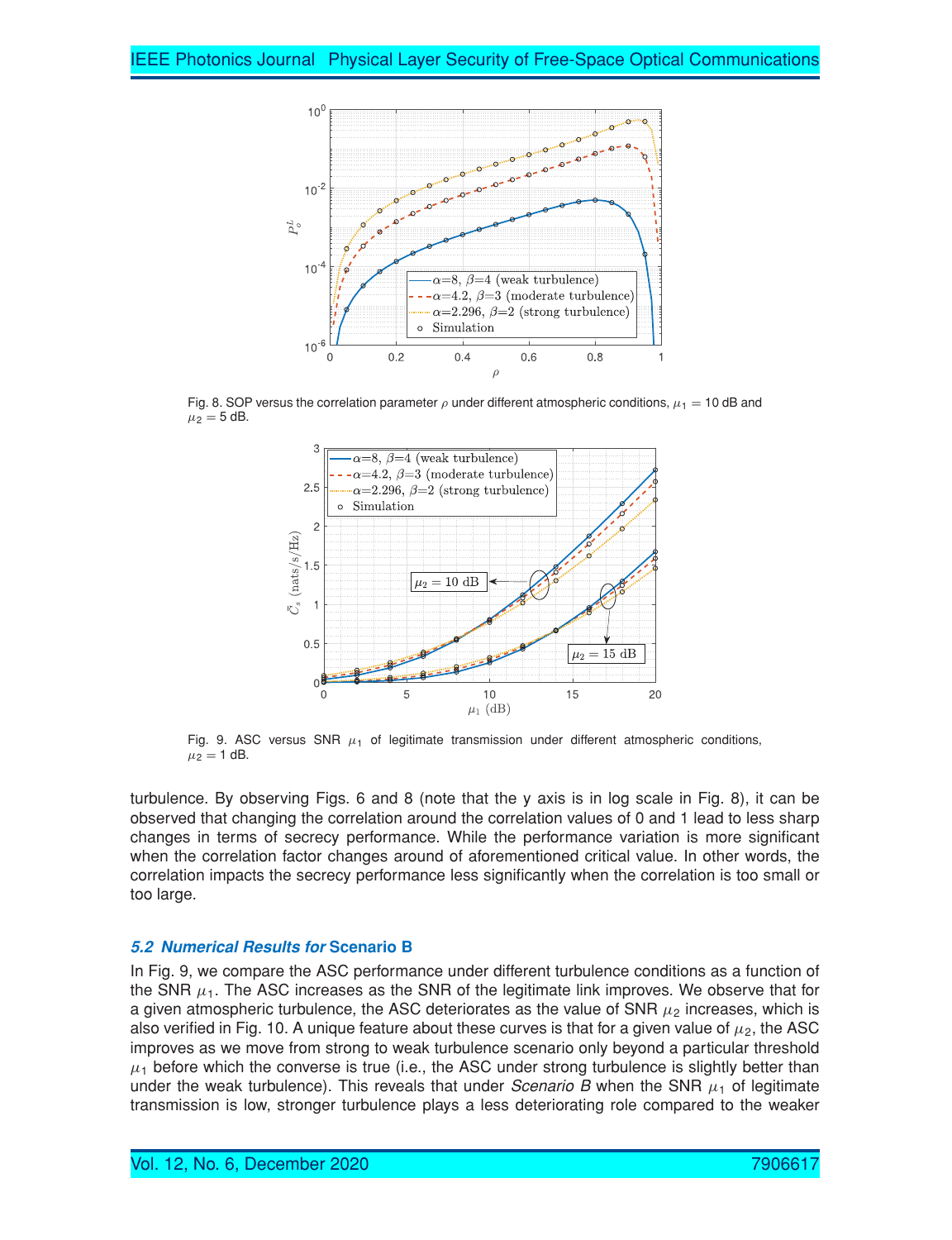

Fig. 10. ASC versus SNR  $\mu_2$  of legitimate transmission under different atmospheric conditions and  $\mu_1$ .



Fig. 11. SOP versus SNR  $\mu_1$  of legitimate transmission under different atmospheric conditions and varying values of  $\mu_2$ .

turbulence due to higher instantaneous capacity. The similar intersection has also been observed in other research related to FSO communications, eg., [30, Fig. 7] and [36, Fig. 3].

In Fig. 11, the SOP under *Scenario*  $B$  is plotted as a function of SNR  $\mu_1$  for different turbulence scenarios. It is seen that the analytical results closely match with the simulation results, thereby establishing the validity of our analysis. It is observed that as we move from strong ( $\alpha = 2.296$ ,  $\beta = 2$ ) to weak ( $\alpha = 8$ ,  $\beta = 4$ ) atmospheric turbulence regime, the SOP performance improves. We also note that for a given turbulence scenario, the SOP performance becomes poor as the eavesdropper's SNR increases from 10 dB to 20 dB. This indicates that the closeness of the eavesdropper to the transmitter can significantly deteriorate the secrecy of the FSO system. The asymptotic SOP curves are also plotted under *Scenario B*. As a check, the SOP is  $9.173 \times 10^{-5}$  at 70 dB SNR and 2.838  $\times$  10<sup>-5</sup> at 80 dB SNR for the moderate turbulence condition  $(\alpha = 4.2 \text{ and } \beta = 3)$  at 10 dB eavesdropper SNR. Therefore, the asymptotic slope for this case is  $log_{10} (9.173 \times 10^{-5}) - log_{10} (2.838 \times 10^{-5}) = 0.5082 ≈ 0.5$ , which again verifies our conclusion that the slope for the asymptotic curve is always 0.5 regardless of the eavesdropping scenario. By comparing the results of *Scenario B* with those of *Scenario A*, it can be seen that when the eavesdropper is located close to the transmitter, the atmospheric turbulence condition imposes a less significant impact on the secrecy performance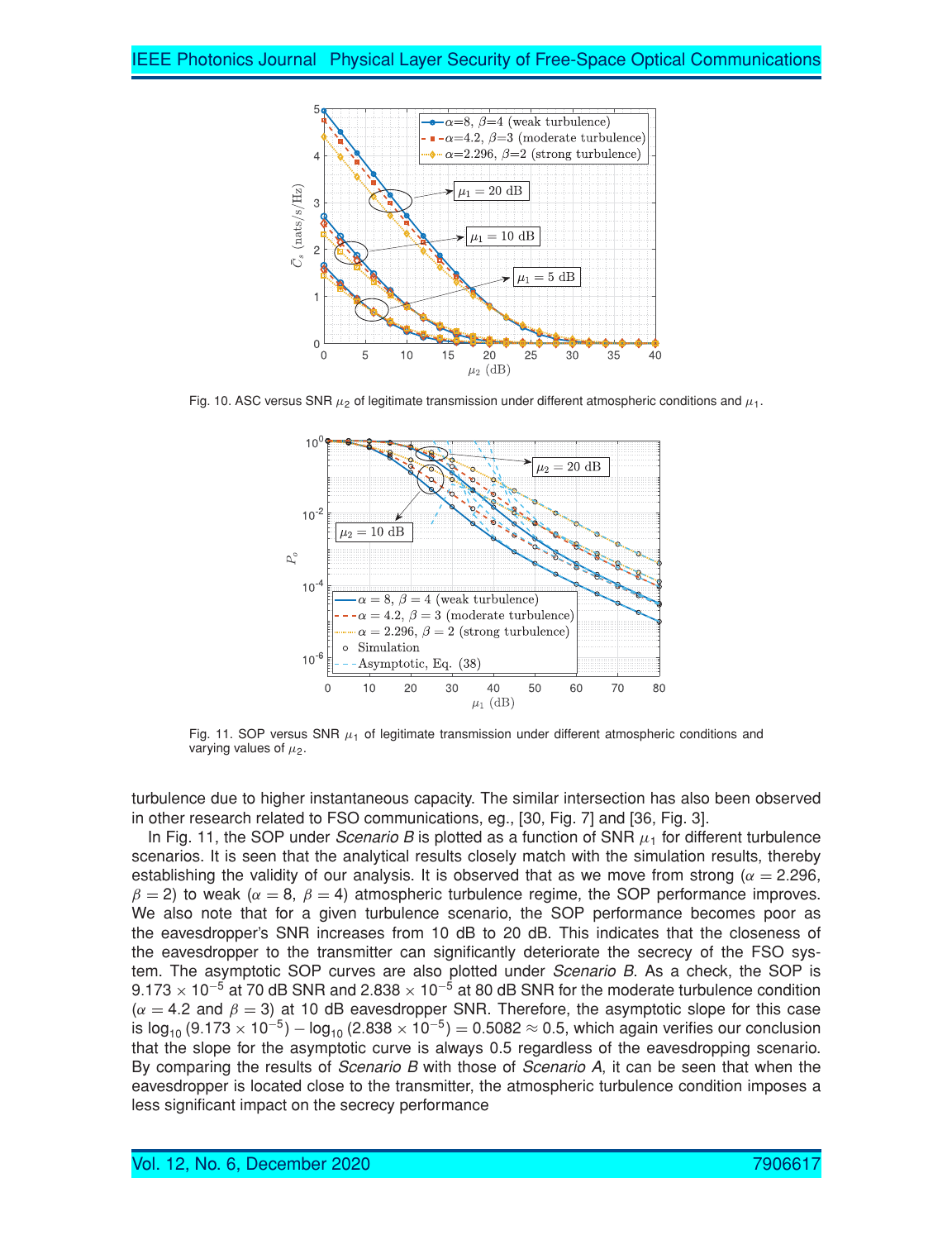

Fig. 12. PNZSC versus the ratio of the SNRs  $\frac{\mu_2}{\mu_1}$  under different atmospheric conditions.

The PNZSC curves are plotted in Fig. 12 as a function of the ratio of legitimate and eavesdropping SNRs for different turbulence conditions. It is seen that the simulation results closely match with the analytical results. We can also observe that as the ratio of  $\frac{\mu_1}{\mu_2}$  increases, the PNZSC performance improves because the link condition of the legitimate transmission gets better.

# **6. Conclusion**

In this paper, we conducted a comprehensive study on the PLS for the FSO communications under three different scenarios. More specifically, the PLS was conducted for scenarios depending on the relative position of the eavesdropper, which leads to the different relationships between the main and wiretap links. Novel expressions for ASC and SOP were obtained, and asymptotic analysis on the SOP was also conducted. The results provide useful insights on FSO communication security under all scenarios of eavesdropping. The major findings of this are following: (1) The atmospheric turbulence condition demonstrates a less significant impact on the secrecy performance when the eavesdropper is located close to the transmitter than when it is close to the receiver; (2) The secrecy performance metrics demonstrates a non-monotonic behavior with the increase of correlation. This implies that the correlation can be potentially utilized to improve the secrecy performance for FSO communications; (3) The correlation exhibits opposite impacts on the ASC and SOP; (4) The critical value of correlation parameter (i.e., the value beyond which further increasing correlation reverses secrecy performance) increases as the atmospheric condition changes from weak to strong scenarios; (5) When the channel correlation parameter is around the critical value, the correlation plays a more significant impact on the secrecy performance; and (6) The asymptotic slope of the SOP is  $\frac{1}{2}$  for all eavesdropping scenarios under practical FSO channels.

# **References**

- [1] Y. Wu, A. Khisti, C. Xiao, G. Caire, K.-K. Wong, and X. Gao, "A survey of physical layer security techniques for 5G wireless networks and challenges ahead," *IEEE J. Sel. Areas Commun.*, vol. 36, no. 4, pp. 679–695, Apr. 2018.
- [2] L. Kong, Y. Ai, L. Lei, G. Kaddoum, S. Chatzinotas, and B. Ottersten, "An overview of generic tools for informationtheoretic secrecy performance analysis over wiretap fading channels," 2020. [Online]. Available: https://arXiv.org/abs/ 2009.05976

<sup>[3]</sup> J. Barros and M. R. Rodrigues, "Secrecy capacity of wireless channels," in *Proc. IEEE Int. Symp. Inf. Theory*, Seattle, USA, Jul. 2006, pp. 356–360.

<sup>[4]</sup> G. C. Alexandropoulos and K. P. Peppas, "Secrecy outage analysis over correlated composite Nakagami-m/Gamma fading channels," *IEEE Commun. Lett.*, vol. 22, no. 1, pp. 77–80, Jan. 2018.